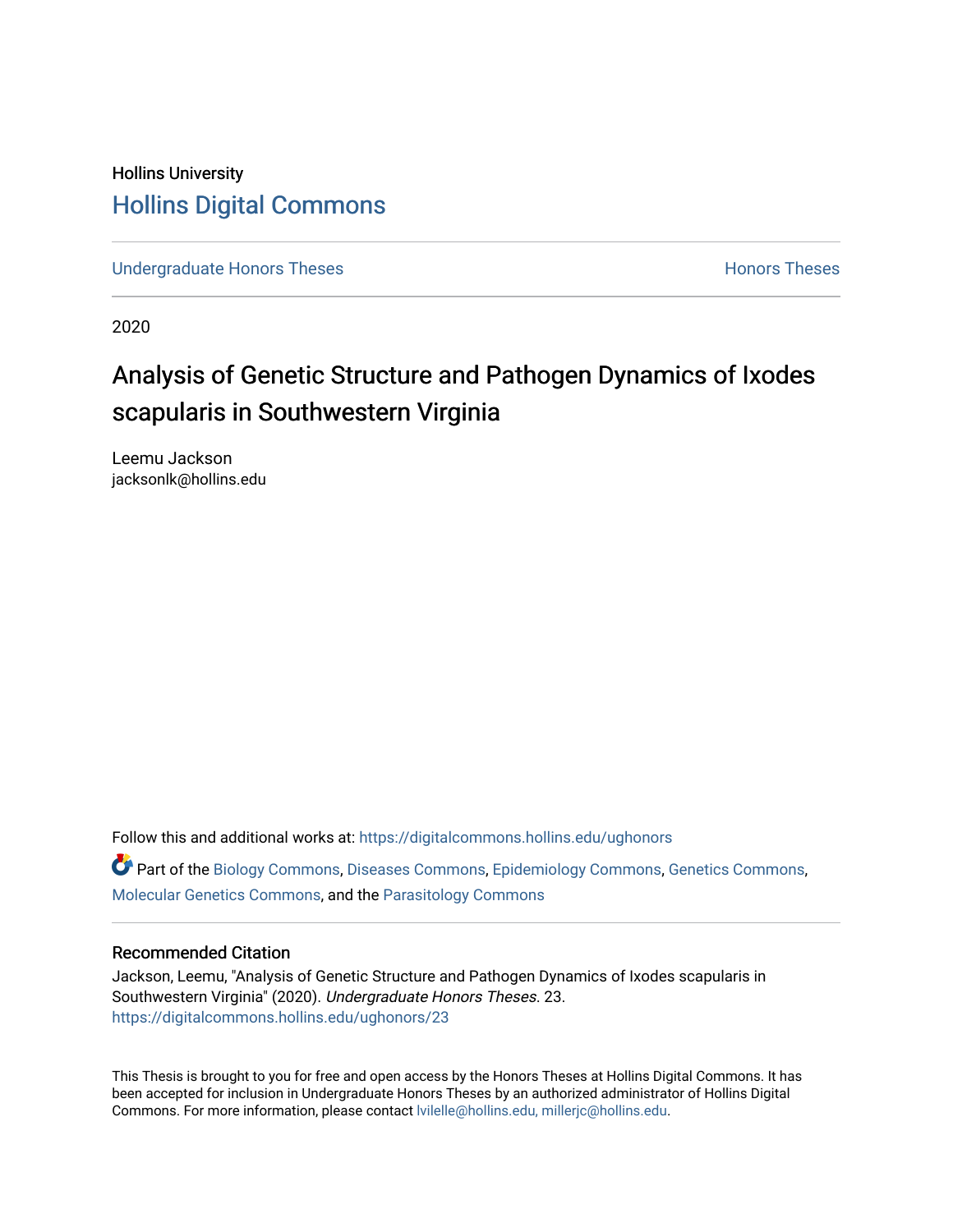## **Analysis of Genetic Structure and Pathogen Dynamics of** *Ixodes scapularis* **in**

## **Southwest Virginia**

Leemu K. Jackson

Advisors: Drs. Elizabeth Gleim & Rebecca Beach

Presented in partial fulfilment of requirements for a

Bachelor of Science Degree in Biology

Hollins University

Roanoke, Virginia

May 2020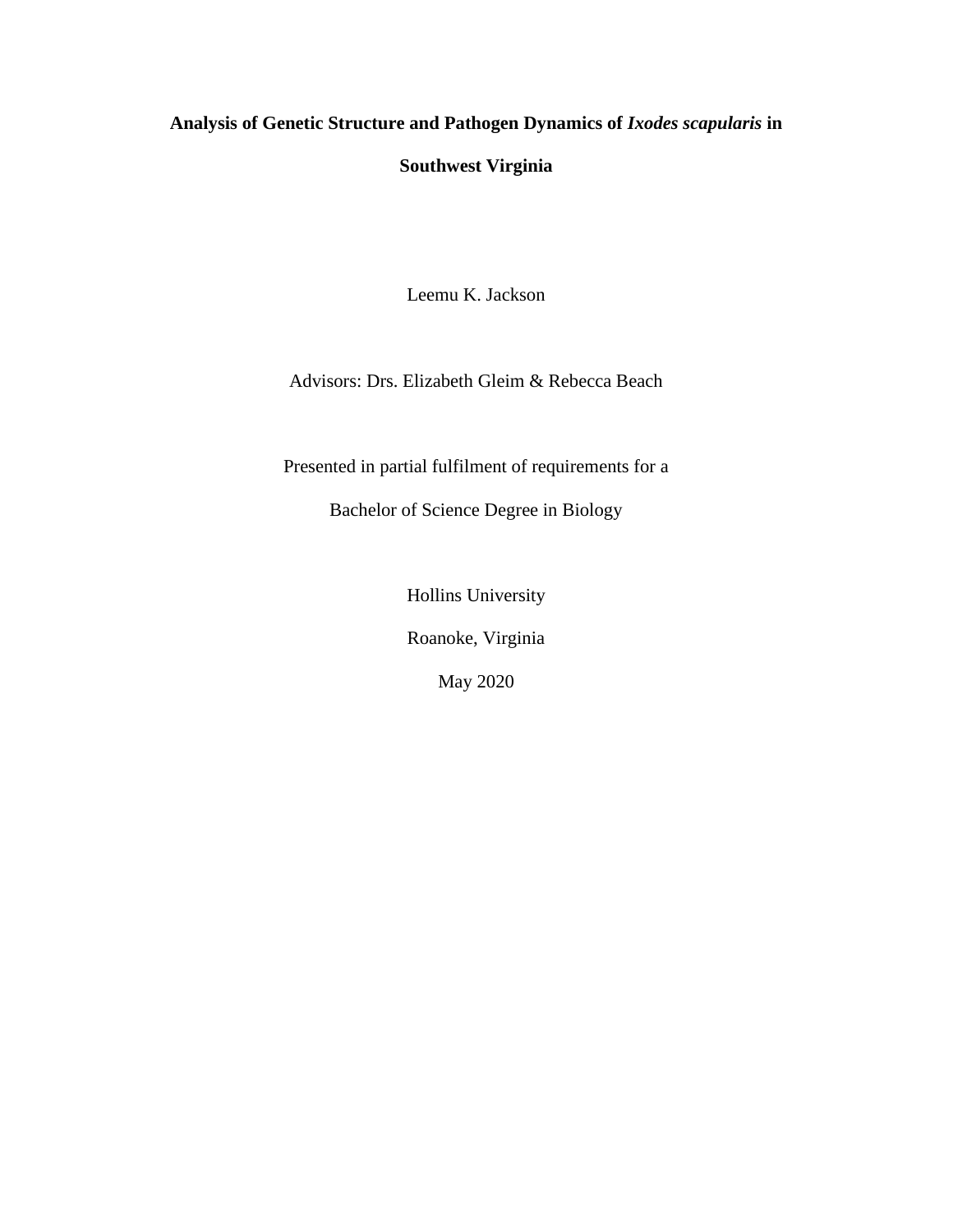#### **Acknowledgements**

I would like to thank the entire Faculty in Hollins University's Biology department who have prepared me for this research. Specifically, I'd like to thank Dr. Elizabeth Gleim and Dr. Rebecca Beach for all the support and guidance they provided for me as supervisors of this research. I would also like to thank Cheryl Taylor for all her logistical support. Thank you to Ciera Morris for paving the way for my research to be possible. And lastly, thank you to all of my friends and family who provided the much needed emotional support necessary to carry out this research and write this manuscript. This research was funded by the Hobbie Trust fund, and the Janet McDonald and Betty Gushee Award.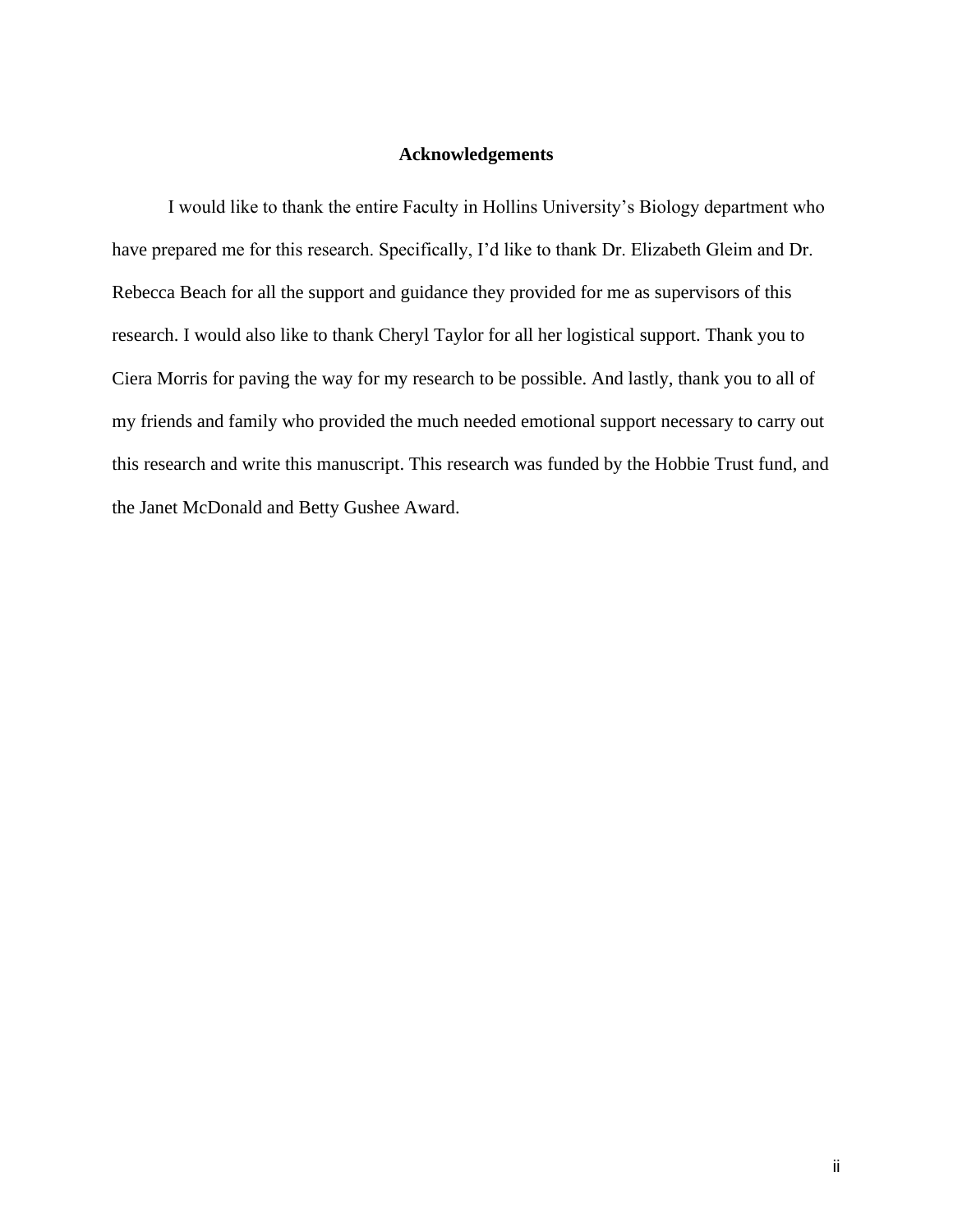# **Table of Contents**

| <b>Acknowledgements</b> | $\ddot{\mathbf{i}}$ |
|-------------------------|---------------------|
| <b>Abstract</b>         | $\mathbf{1}$        |
| <b>Introduction</b>     | $\boldsymbol{2}$    |
| <b>Methodology</b>      | 8                   |
| <b>Results</b>          | 11                  |
| <b>Discussion</b>       | 16                  |
| Conclusion              | 21                  |
| <b>Literature Cited</b> | 23                  |
| <b>Appendix</b>         | 27                  |
|                         |                     |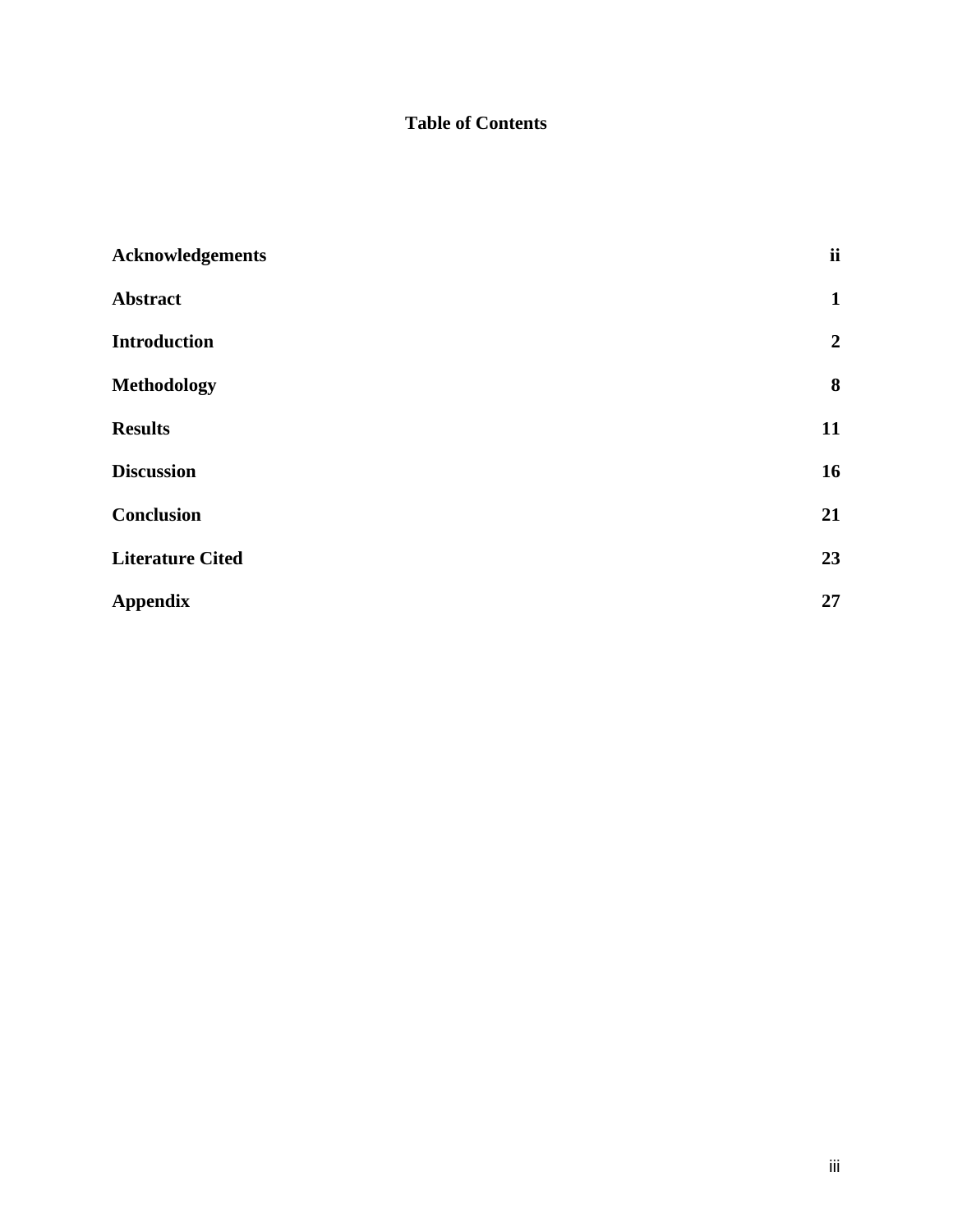#### **Abstract**

*Ixodes scapularis,* or the blacklegged tick, is the primary vector of *Borrelia burgdorferi*. This pathogen is the causative agent of Lyme disease, the most common vector-transmitted disease in the United States. Although *I. scapularis* is distributed throughout the eastern U.S., Lyme disease is only considered endemic in the northeastern region of the country. Prior to 2007, Lyme disease was uncommon in Virginia, but since then cases of Lyme disease have increased dramatically with a hotspot forming in the Roanoke-Blacksburg area. The purpose of the current study was to determine whether *B. burgdorferi* prevalence and the genetic structure of *I. scapularis* populations in Southwest Virginia are unique from other regions of the state. By testing for *Borrelia* spp., we also determined whether *B. miyamotoi*, a newly-emerging pathogen, is present in the region. A phylogenetic analysis using the 16S mitochondrial rRNA gene was completed with *I. scapularis* nymphs and adults (n=48) from four sites in southwestern Virginia. *Borrelia* spp. testing of *I. scapularis* nymphs (n=291) was also done via nested polymerase chain reaction (PCR). Genetic analysis demonstrated that all *I. scapularis* fell within the American clade, primarily associated with northern populations of *I. scapularis*, and yielded 16 different haplotypes, 9 of which were unique within this analysis. These findings suggest expansion of American clade ticks from the northeastern United States into Virginia. Meanwhile, there was an overall *B. burgdorferi* prevalence of 4.5%, which is lower than what has been previously reported in Lyme endemic areas. Interestingly, one nymph tested positive for *B. miyamotoi,*  which is the first published report of *B. miyamotoi* in *I. scapularis* in southwestern Virginia. Overall, this study provided evidence indicating that the southern front of Lyme disease is expanding, and gave valuable insights into Lyme disease ecology in an emerging hotspot in southwestern Virginia.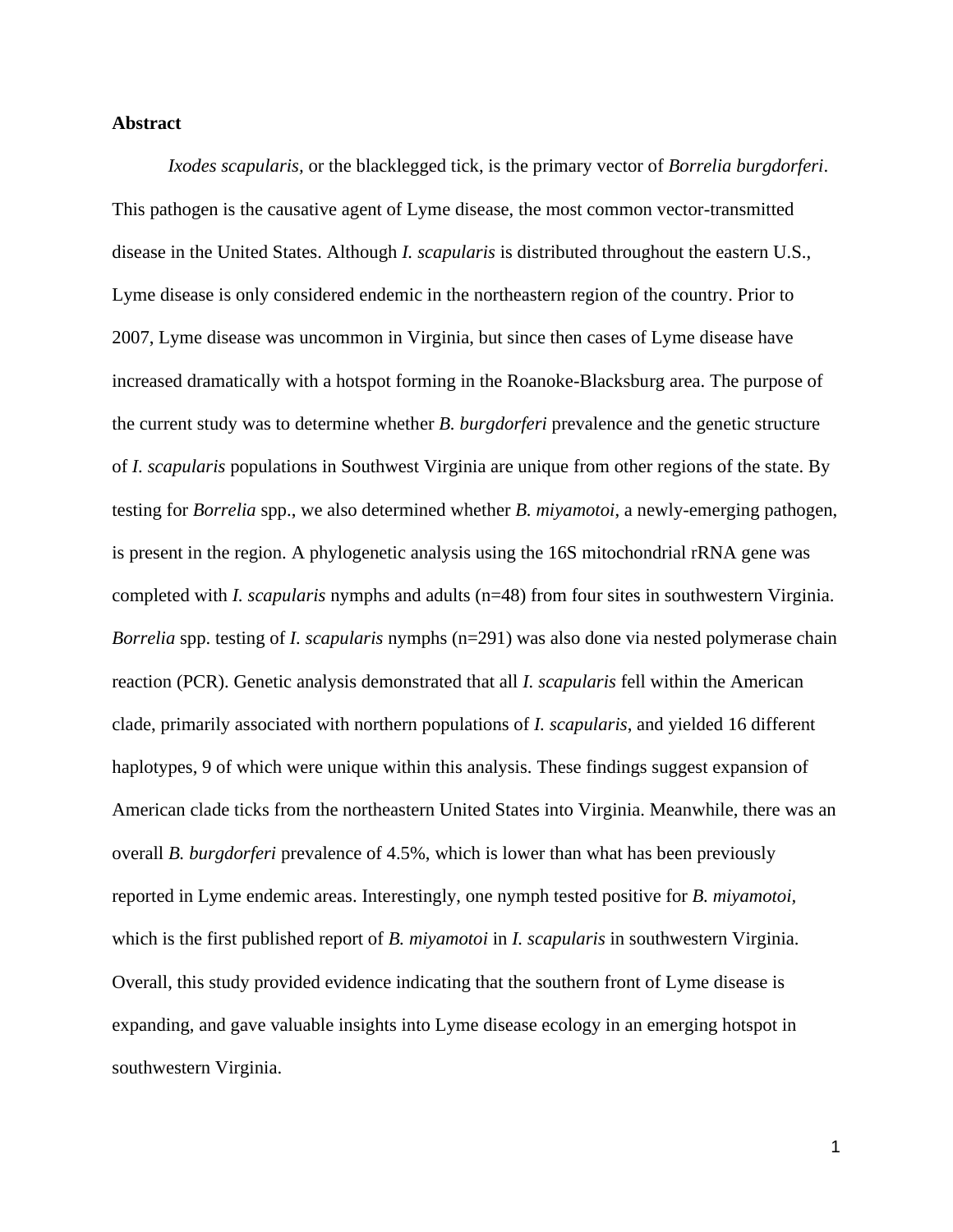#### **Introduction**

All human-biting ticks experience three life stages: larvae, nymph and adult. Between each life stage, ticks must obtain a blood meal from a human or animal host in order to continue their life cycle (Kocan et al. 2015). This behavior makes ticks vectors of numerous pathogens capable of infecting humans and/or animals. One such tick species is *Ixodes scapularis*, or the blacklegged tick, which has major public health significance in the eastern and upper midwestern United States. Pathogens transmitted by *I. scapularis* include, but are not limited to, *Borrelia burgdorferi* (the causative agent of Lyme disease), *Anaplasma phagocytophilum* (the causative agent of anaplasmosis), and *Babesia microti* (the causative agent of babesiosis) (Kocan et al. 2015).

A newly-emerging pathogen transmitted by *I. scapularis* here in the United States is *Borrelia miyamotoi*. It was discovered in Japan in 1994 from *Ixodes persulcatus* (Krause et al. 2015). However, it was not until 2000 that *B. miyamotoi* was identified in *I. scapularis* ticks in the United States (Scoles et al. 2001, Bunikus et al. 2004). Meanwhile, the first case of human infection with *B. miyamotoi* was reported in Russia in 2011, and the first case in the U.S. was reported in 2013. Two studies have been published on *B. miyamotoi* found in residents of southern New England. The studies found a 1% (n=584) and a 3.9% (n=639) prevalence of *B. miyamotoi* respectively (Krause et al. 2013, Krause et al. 2014). The identification of *B. miyamotoi* infection-antibodies in study patients suggests that *B. miyamotoi* may be more widespread than was initially thought (Krause et al. 2013, Krause et al. 2014). The symptoms of *B. miyamotoi* infection include fever, fatigue, headache, chills, myalgia, and arthralgia (Krause et al. 2015), which are very similar to the symptoms of Lyme disease. This has led to speculation that many *B. miyamotoi* cases may have been misdiagnosed as Lyme disease.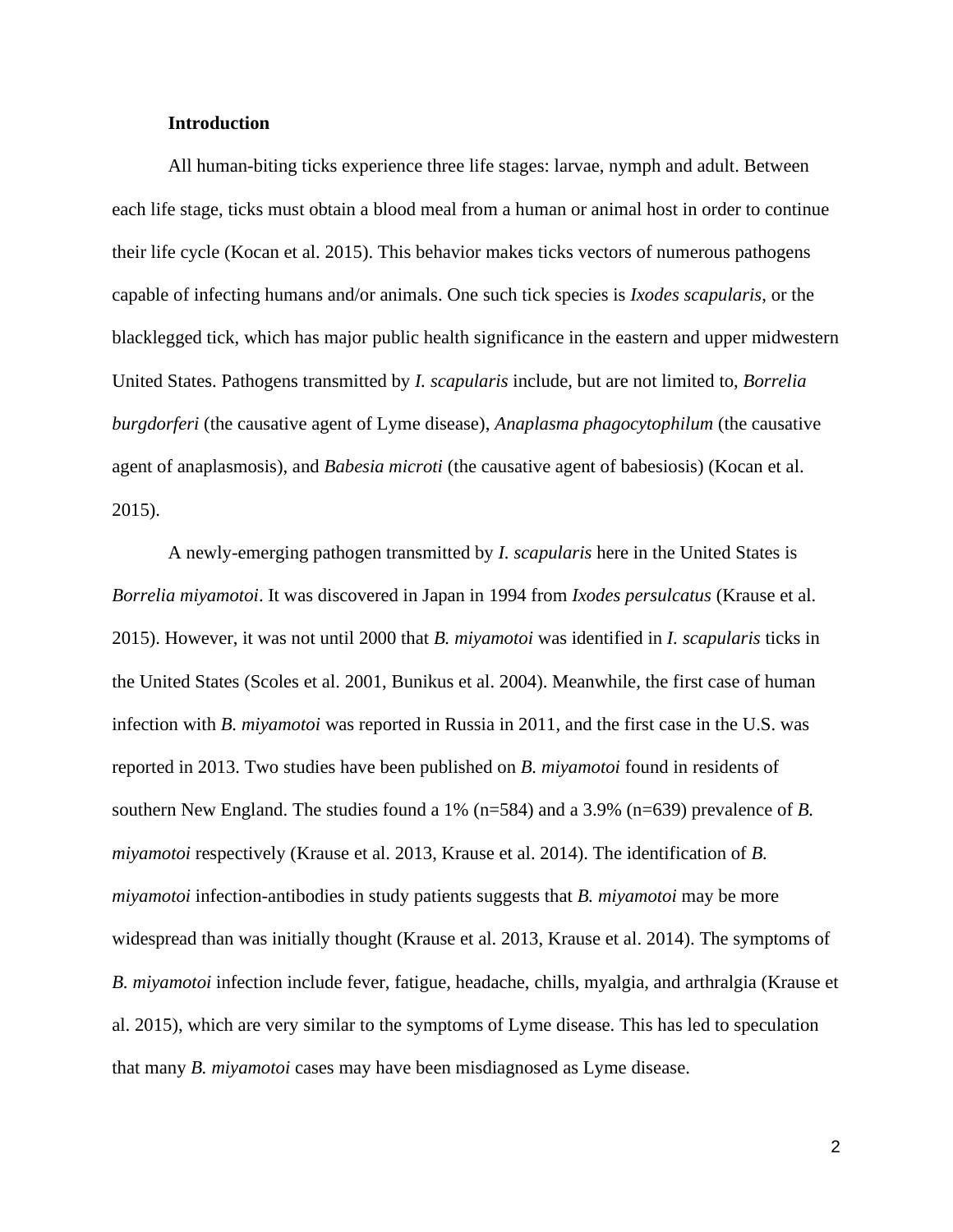*Peromyscus leucopus* (white-footed mouse) the primary reservoir of *B. burgdorferi* has also been found to be a competent reservoir of *B. miyamotoi* in the northeastern United States (Scoles et al. 2003, Barbour et al. 2009). Other species, including birds, may serve as reservoirs for *B. miyamotoi* as well (Hamer et al. 2012). These findings suggest that the reservoir hosts of *B. miyamotoi* may be similar to the reservoirs for *B. burgdorferi* (Wagemakers et al. 2016). Collectively, the high seroprevalence of *B. miyamotoi* in residents in New England, in conjunction with the initial understanding of reservoir hosts, has led to speculation that *B. miyamotoi* may have a similar distribution in the U.S. to *B. burgdorferi*. However, more studies are needed to explore this hypothesis.

Unlike *B. miyamotoi,* of which little is definitively known in the United States, Lyme disease is the most common vector-transmitted disease in the U.S. (Bacon et al. 2008). It was first recognized in the United States in 1975, and since its discovery, the amount of Lyme disease cases in the country consistently increased. From 1992 to 2006, a total of 248,074 cases were reported to the Centers for Disease Control and Prevention (Bacon et al. 2008). Subsequently, from 2008 to 2015, there were a total of 275,589 cases reported. Most of the cases continued to be reported from states with high incidence in the northeastern United States, and case counts have remained stable or decreased in these areas (Schwartz et al. 2017). Conversely, during this same time period, case counts have increased in states that neighbor those with high incidence (Schwartz et al. 2017).

In acute Lyme disease infection, patients experience flu-like symptoms including fever, cough, sore throat, runny nose, muscle aches, and fatigue. In 70-80% of cases, these symptoms may be preceded by an erythema migrans rash. In later stages patients may experience cranial neuropathies, meningitis, carditis, lymphadenopathy, and arthralgia (Krause et al. 2015). In terms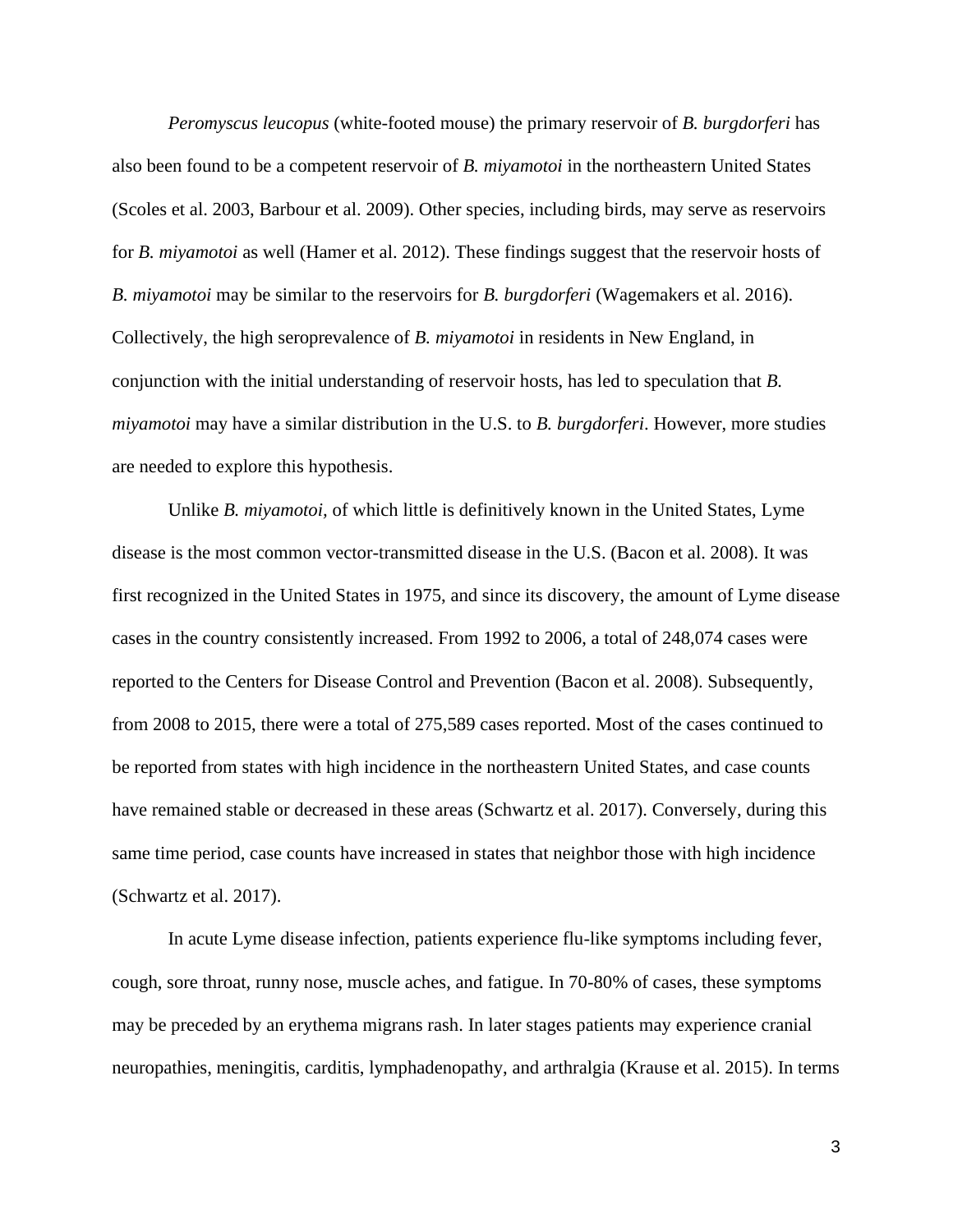of Lyme disease ecology, *B. burgdorferi* is not transovarially transmitted (from adult to larvae), so larval ticks do not emerge from eggs infected with the pathogen (Nelder et al. 2016). Thus, *B. burgdorferi* is transmitted to humans by the bite of an *I. scapularis* nymph or adult that has acquired the infection during a blood meal on an infected host as a larva or nymph. As previously mentioned, the white-footed mouse is the principal reservoir for the pathogen. However, *I. scapularis* nymphs also feed on other rodent species, mesomammals (such as raccoons (*Procyon lotor)* and Virginia opossums *(Didelphis virginiana)*), white-tailed deer (*Odocoileus virginianus* and humans (Nelder et al. 2016).

Despite *I. scapularis* and its principal reservoir being distributed throughout the United States, Lyme disease is most common in the Northeast and Upper Midwest (Nelder et al. 2016) and is rare in the Southeast. Accordingly, the northeastern and upper midwestern regions of the U.S. tend to have a higher prevalence of *B. burgdorferi* in *I. scapularis* and in reservoir hosts and higher *I. scapularis* abundance (Sonenshine et al. 1995). One hypothesis for the difference in Lyme disease dynamics between the northeastern and southeastern United States is variation in *I. scapularis* host selection (Arsnoe et al. 2015). Specifically, populations of *I. scapularis* in the Southeast usually feed on a variety of lizard species which are not competent reservoirs for *B. burgdorferi* (Apperson 1993, Kollars et al. 1999, Durden et al. 2002). Conversely, northern populations of *I. scapularis* larvae and nymphs tend to feed on small mammals like the whitefooted mouse, which is a competent reservoir for *B. burgdorferi* (Arsnoe et al. 2015). Thus, variation in host selection of *I. scapularis* ticks in the northeastern U.S. and southeastern U.S. could explain the higher incidence of Lyme disease in the Northeast.

Another hypothesis for the greater incidence of Lyme disease in the northeastern versus southeastern United States, which is not mutually exclusive of the first hypothesis, is variation in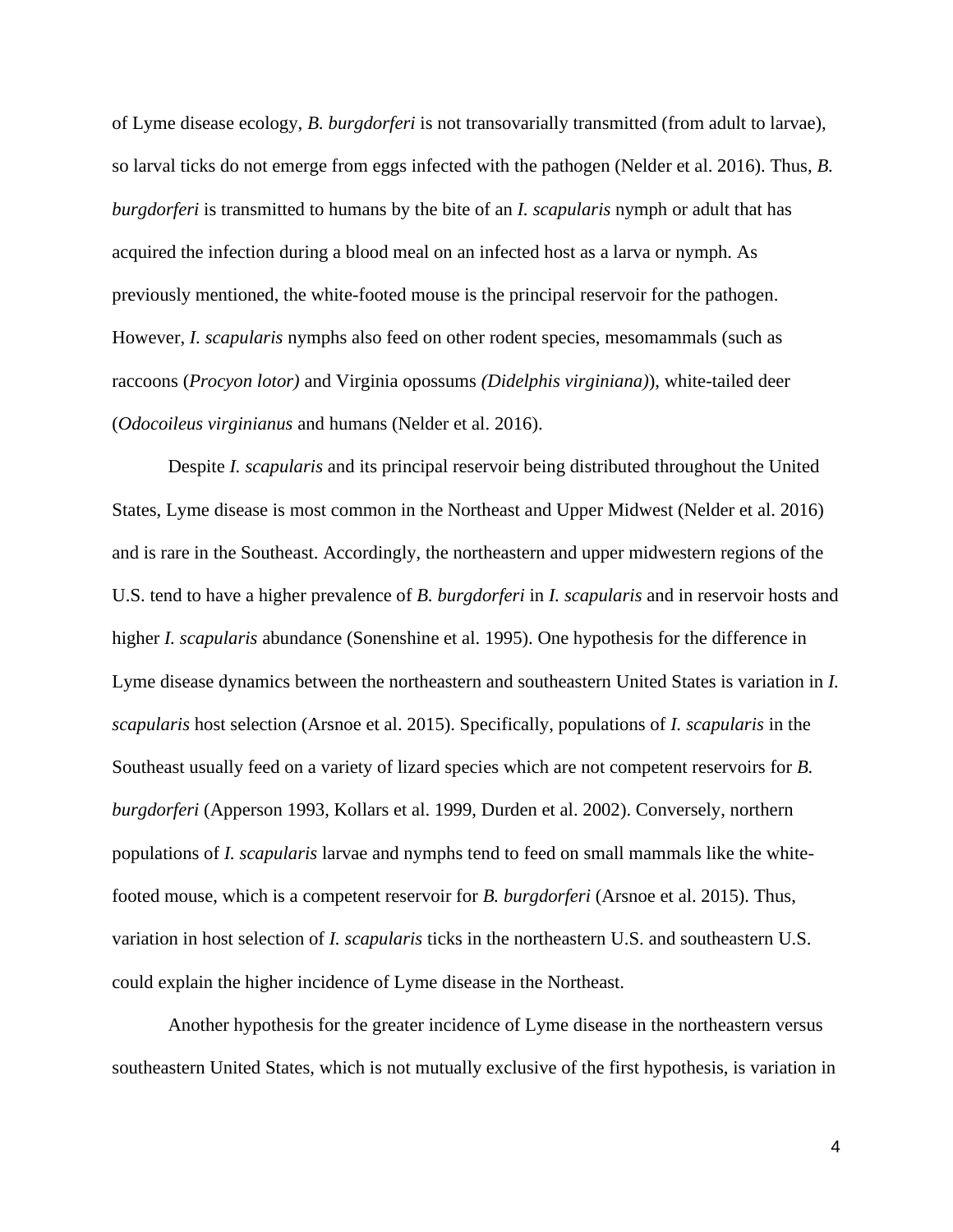vector behavior. *I. scapularis* nymphs from northern populations tend to quest more aggressively, meaning that they more frequently quest higher on vegetation. Southern populations, however, tend to remain on or below the leaf litter (Arsnoe et al. 2015, Sakamoto et al. 2014, Duik-Wasser et al. 2010). Consequently, nymphs from northern populations are more likely to come in contact with humans.

In terms of genetics, there are two distinct lineages of *I. scapularis*, the American clade and the Southern clade. Genetic analyses have indicated that the American clade originates from the Southern clade. Specifically, these analyses demonstrate that *I. scapularis* ticks in the South recolonized northern America after the most recent glaciation event (Norris et al. 1996, Van Zee et al. 2012, Humphrey et al. 2012). Therefore, the American clade, although less genetically diverse due to founder effect, is now widely distributed throughout the northern United States, but has also continued to have individuals in the South. The Southern clade, however, is more genetically diverse, but only exists in the South (Norris et al. 1996).

Importantly, there is some question as to whether questing behavior is genetic or the result of differences in the environment. Findings of Arsnoe et al. (2015), suggest that *I. scapularis* nymphs' questing behavior is genetically driven. However, while aggressive questing behavior is associated with *I. scapularis* populations in the Northeast and Upper Midwest, it was not associated with all *I. scapularis* in the American clade, indicating that some other unknown gene or genes are driving this behavior (Arsnoe et al. 2015).

As stated earlier in this paper, Lyme disease case counts have increased in states that neighbor those with high incidence (Schwartz et al. 2017), and Virginia is one of those neighboring states. Prior to 2007, Lyme disease was uncommon in Virginia. However, the number of confirmed cases nearly tripled from 2006 to 2007 (Bacon and Kugeler 2008), and has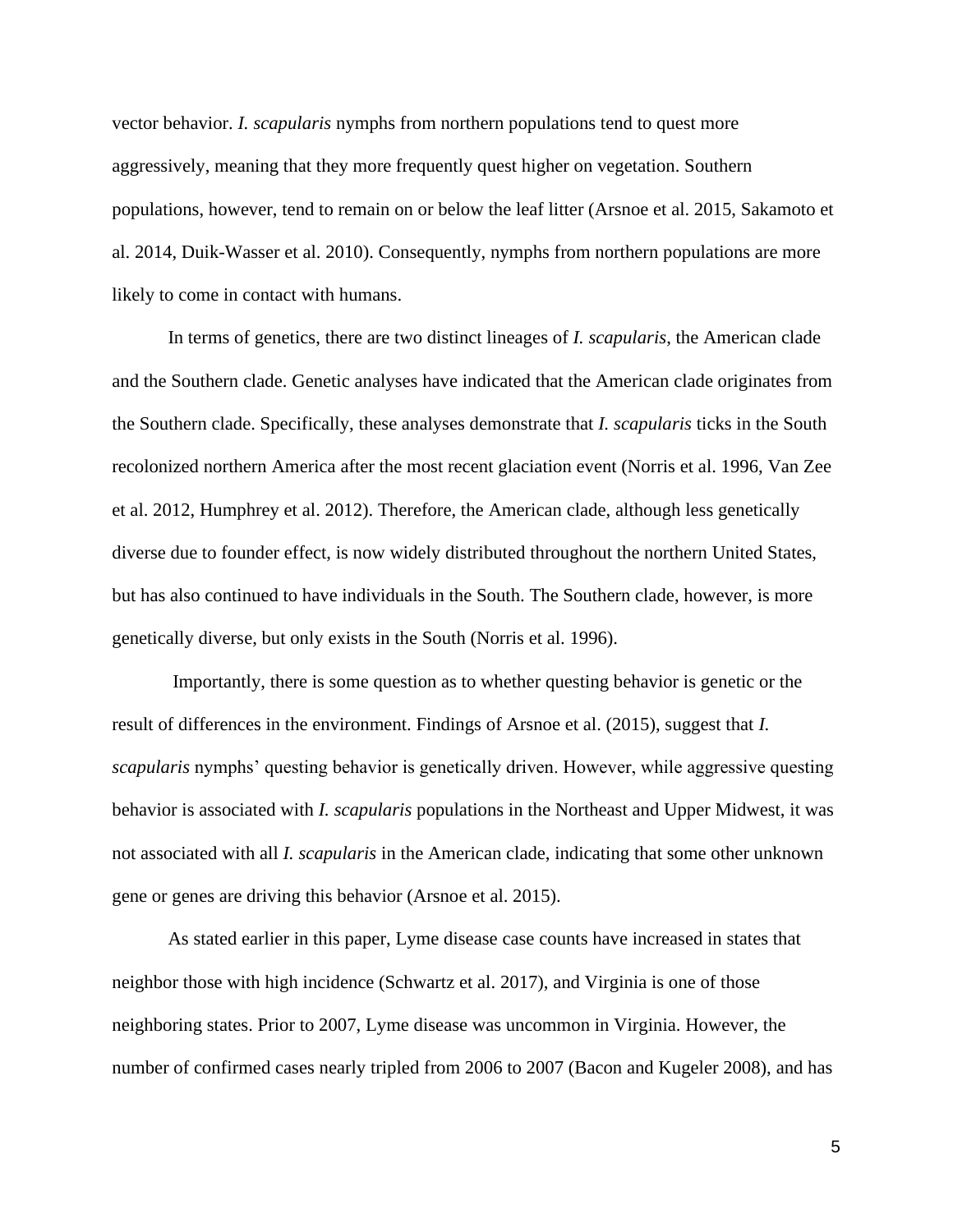continued to increase (Brinkerhoff et al. 2014). This suggests that the southern front of Lyme disease infection may be expanding. Specifically, Lantos et al. (2015) reported that between 2000 and 2006, Virginia had registered fewer than 400 cases per year. However, by 2014 the annual case count had increased to 1,346. Furthermore, the largest annual increase was seen in southwestern Virginia with a distinct hotspot in the Roanoke-Blacksburg area (Lantos et al. 2015).

To better understand *I. scapularis* dynamics in Virginia, Brinkerhoff et al. (2014) conducted a study examining *I. scapularis* genetic structure and *B. burgdorferi* prevalence across an east-west gradient in Virginia. They detected 17 different haplotypes of the 16S mitochondrial rRNA gene from 85 different nymphs, all falling within the American clade (Brinkerhoff et al. 2014). Their findings suggest that there has been recent spatial and/or demographic expansion of *I. scapularis* in Virginia, thus supporting the hypothesis of a north-to-south migration of American clade ticks into Virginia from the Northeast. This would potentially provide an explanation for the increased human exposure to *B. burgdorferi* in Virginia, but the possibility that the distribution of endemic American clade ticks has expanded in Virginia could not be completely excluded (Brinkerhoff et al. 2014). Notably, Brinkerhoff et al. (2014) obtained a significantly higher prevalence of *B. burgdorferi* from their most western site, leading to speculation that *B. burgdorferi* prevalence may be higher in the western portion of the state. However, their study only had a single site in western Virginia, so more sites in western Virginia need to be tested, particularly in southwestern Virginia which was not tested in their study.

Despite there being a Lyme disease hotspot in southwestern Virginia, few studies on tick ecology have been done within the region (Morris 2019, Herrin et al. 2014). Initial findings from Morris (2019) suggest that *I. scapularis* nymphs exhibit more aggressive questing behaviors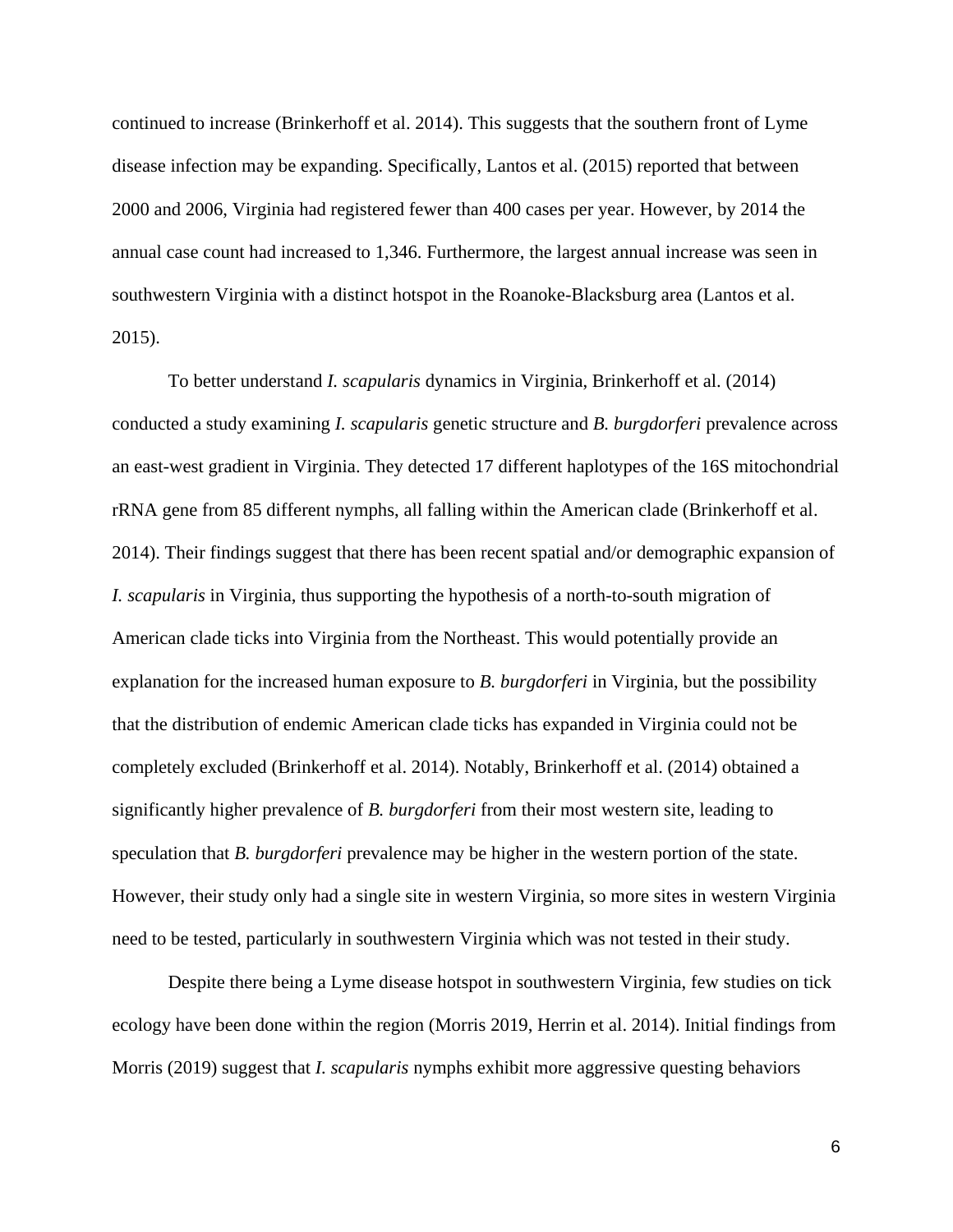associated with northern populations (Morris 2019), and this aggressive questing behavior may be contributing to the high Lyme disease incidence in the region. The only other study in the southwestern Virginia region (Herrin et al. 2014) tested adult *I. scapularis* for *B. burgdorferi*, but studies on nymphs need to be conducted as well. Specifically, nymphs are more epidemiologically important for the transmission of Lyme disease to humans due to their small size, which makes them less likely to be seen and removed before they pass on the pathogen. Furthermore, additional research is needed to investigate the hypotheses from Brinkerhoff et al. (2014) that 1) *I. scapularis* are migrating southwards into Virginia from the northeast and 2) high *B. burgdorferi* prevalence may also be contributing to the high Lyme incidence in southwestern Virginia.

Thus, to gain better insight into *I. scapularis* dynamics and the drivers behind high Lyme disease incidence in southwestern Virginia, the current study utilized *I. scapularis* ticks collected by Morris (2019) to determine whether *Borrelia* spp. prevalence and the genetic structure of *I. scapularis* populations in southwestern Virginia are unique from other regions of the state. By testing for *Borrelia* spp., we also determined whether *B. miyamotoi* is present in the region. To do this work, nested polymerase chain reaction (PCR) testing for *Borrelia* spp. was conducted along with genetic analyses of the *I. scapularis* 16S mitochondrial rRNA gene. These 16S sequences were then compared to sequences of *I. scapularis* ticks elsewhere in Virginia (Brinkerhoff et al. 2014, Brinkerhoff unpublished data) and in the eastern United States. Ultimately, these data will help provide a better understanding of the rapidly changing Lyme disease dynamics in Southwest Virginia.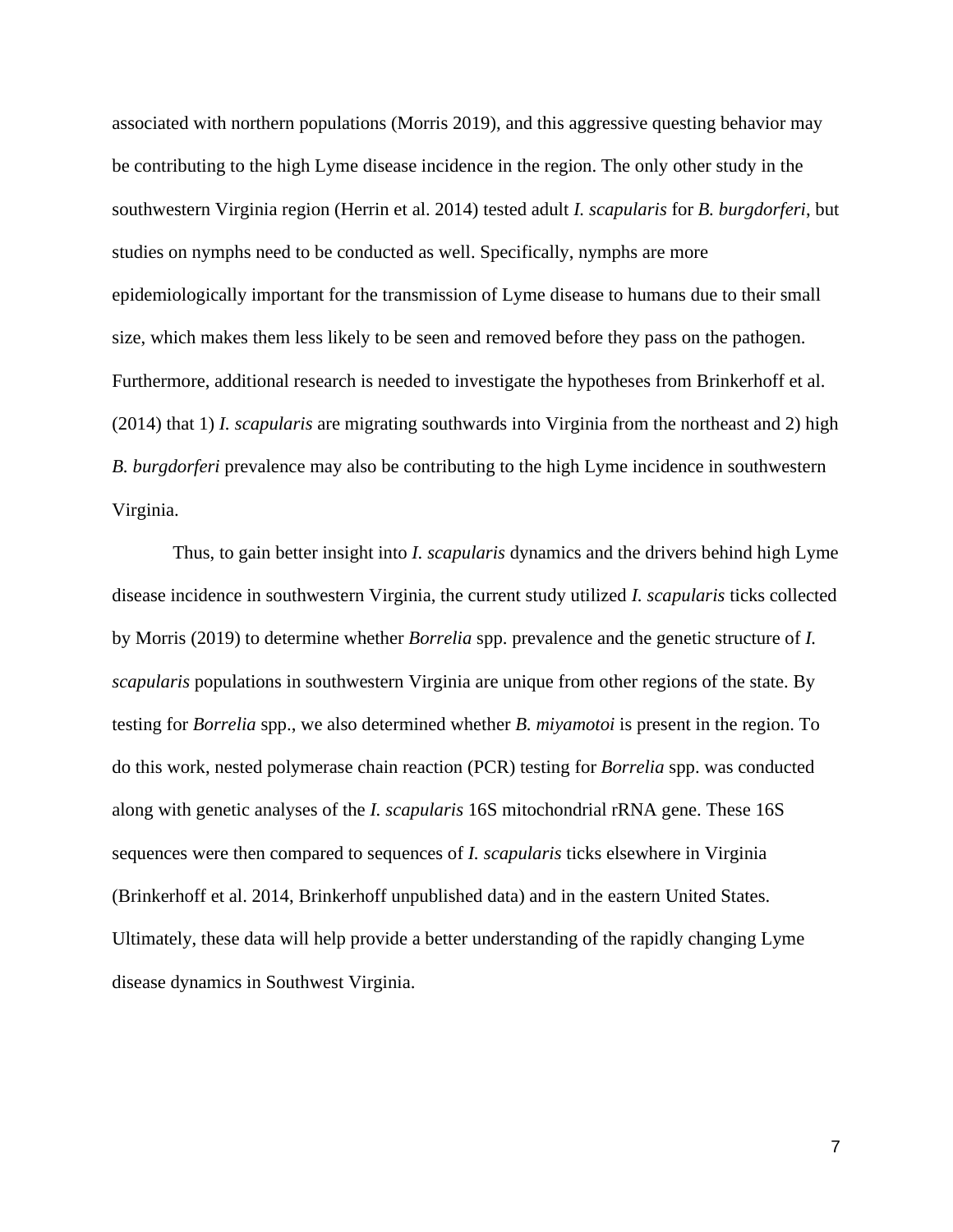#### **Methodology**

*Tick Collection and Species Identification.* Morris (2019) previously collected and identified the ticks for this study. Ticks were collected on a monthly basis between February 2018 and January 2019 at twelve different sites in deciduous forests in the Roanoke Valley (Figure 1) region of Virginia via flagging. Prior to identification and extraction, ticks were stored in 70% ethanol. *I. scapularis* adults and nymphs were identified morphologically to species and genus using dissection keys. 16S mitochondrial rRNA gene sequencing was used to confirm the species of all nymphs. DNA extractions were performed on the nymphs using the Qiagen DNeasy Blood and Tissue Extraction kit (Qiagen, Valencia, CA, USA) per the manufacturer's protocols. A 280 bp region of the *I. scapularis* 16S mitochondrial rRNA gene was amplified by PCR and verified on agarose gels. Successfully amplified PCR products were excised from the agarose gel and extracted using a Qiagen QIAquick Gel Extraction kit (Qiagen, Valencia, CA, USA) and sent for sequencing at Eurofin Genomics (Eurofins Genomics LLC, Louisville, KY, USA).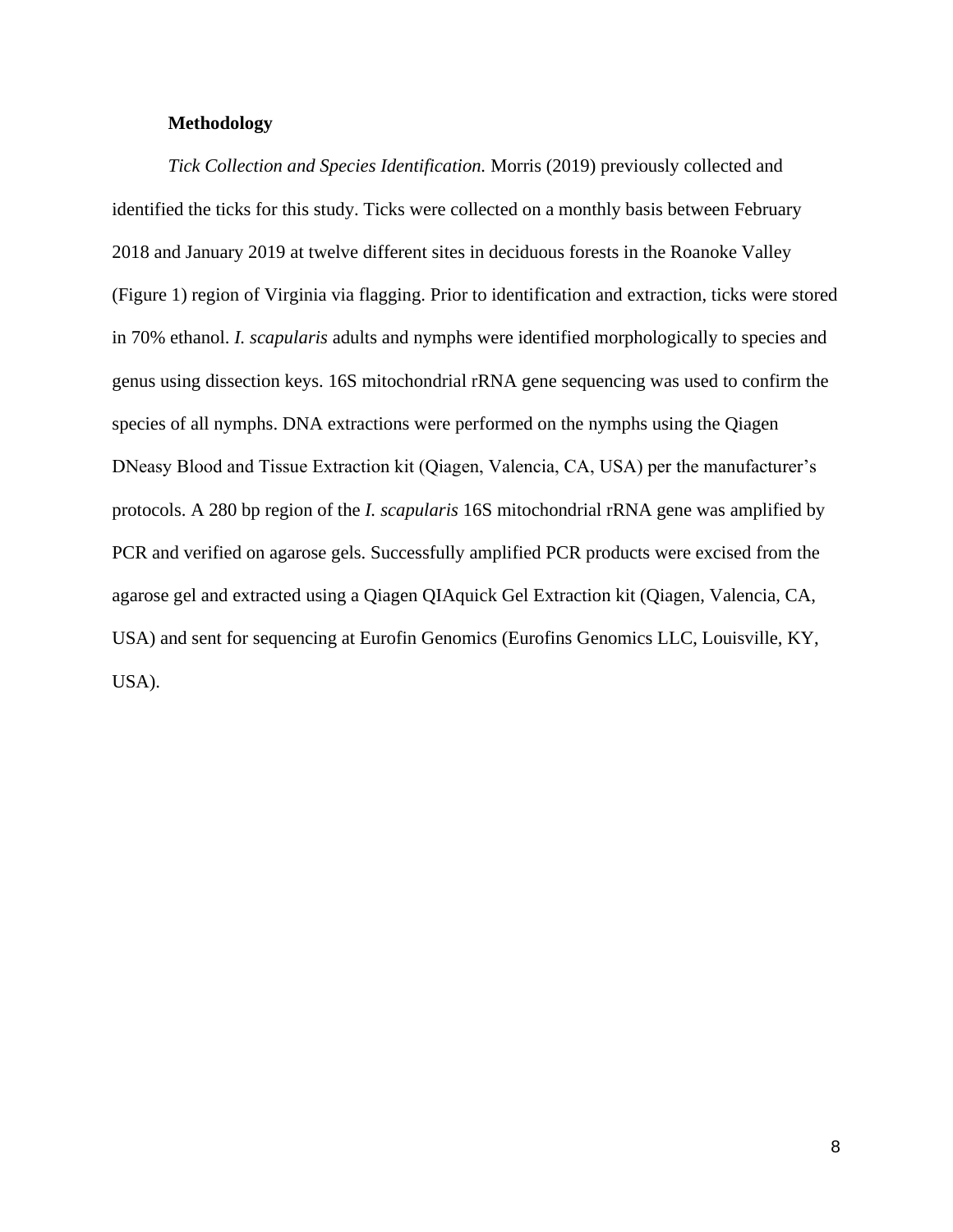

*Figure 1. Map image of the 12 collection sites in the Roanoke Valley. The four sites in which ticks were used for genetic analysis were Falls Ridge Preserve, Bourassa State Forest, Private Property 1, and Private Property 2, (FR, BA, AM and RE respectively) thus representing the outermost sites of our study region. Note that all I. scapularis nymphs collected from the 12 sites were used in the pathogen testing.*

*Genetic Analysis.* The ticks from the four sites determined to represent the outermost sites in our study region were used for the genetic analysis: Falls Ridge Preserve, Bourassa State Forest, Private Property 1, and Private Property 2, (FR, BA, AM and RE respectively) (Figure 1). This decision was made because the farther the sites were from each other, the more genetic differences we expected to find, hopefully capturing a representative snapshot of the genetic diversity within our region. Twenty ticks (10 nymph, 5 male adults, and 5 female adults) per site were tested when possible. At sites with fewer than 20 *I. scapularis*, all *I. scapularis* adults and nymphs collected from the site were tested.

 Because DNA was not previously extracted from adult ticks, DNA extractions were performed on them as previously outlined above and stored at -20°C until PCR was performed.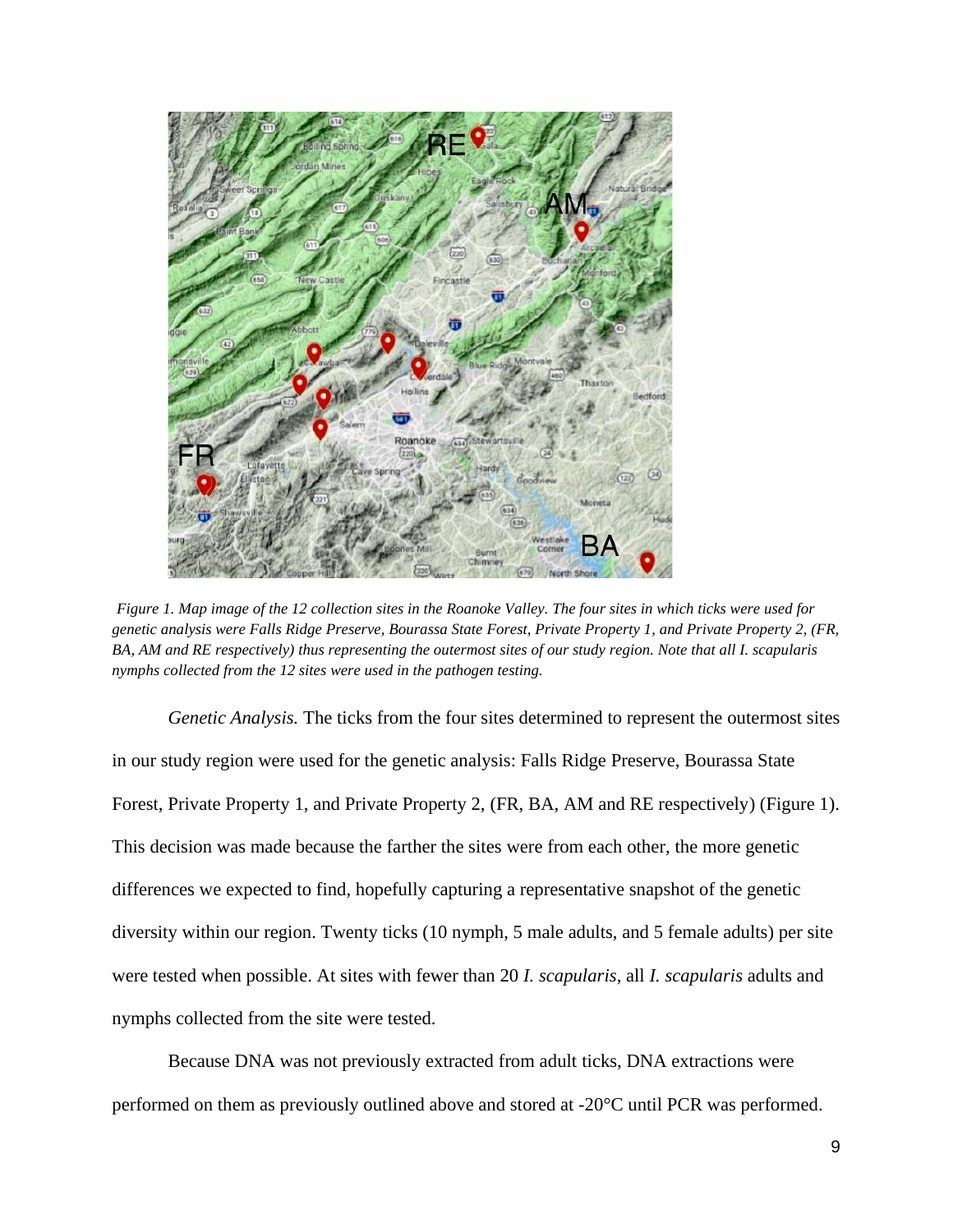For all ticks, a PCR targeting the mitochondrial 16S rRNA gene using 16S +1 and 16S-1 primers (Black and Piesman 1994) was used. Note that the 16S protocol used in the current study is different from the protocol used by Morris (2019) in species identification. Whereas a 280 bp region of the *I. scapularis* 16S ribosomal RNA gene was amplified by Morris (2019), the primers used in the current study amplified a larger, 411 bp region. The 280 bp region used by Morris (2019) was sufficient for confirming species identity, but a larger region was desirable for better detecting haplotype differences within the *I. scapularis* species. Additionally, this particular region of the 16S rRNA gene sequence was used so that our results would be comparable to Brinkerhoff et al.'s (2014) findings. Successfully amplified PCR products were excised from the agarose gel and stored at -20°C until they were extracted using a Qiagen QIAquick Gel Extraction kit (Qiagen, Valencia, CA, USA) and sent for sequencing at Eurofin Genomics (Eurofins Genomics LLC, Louisville, KY, USA). Using Sequencer 5.4 (Sequencher ®, Ann Arbor, MI, USA), sequences were trimmed, identity of ambiguous bases were confirmed, and bidirectional sequences were used to create a continuous sequence. Sequences were then aligned to determine unique haplotypes at our sites. Shannon Diversity Index (SDI) values were calculated using haplotypes in lieu of species as a measure of genetic diversity at each site. Bidirectional sequences were also aligned with reference sequences from *I. scapularis* collected elsewhere in Virginia (Brinkerhoff et al. 2014, Brinkerhoff unpublished data) along with other sequences from throughout the United States which were downloaded from GenBank (GenBank accession numbers KF146631-47). MEGA-X 64 (http://www.megasoftware.net) was used to select among various evolutionary models, which were then used to guide the creation of two maximum-likelihood phylogenetic trees: one tree containing sequences exclusively from the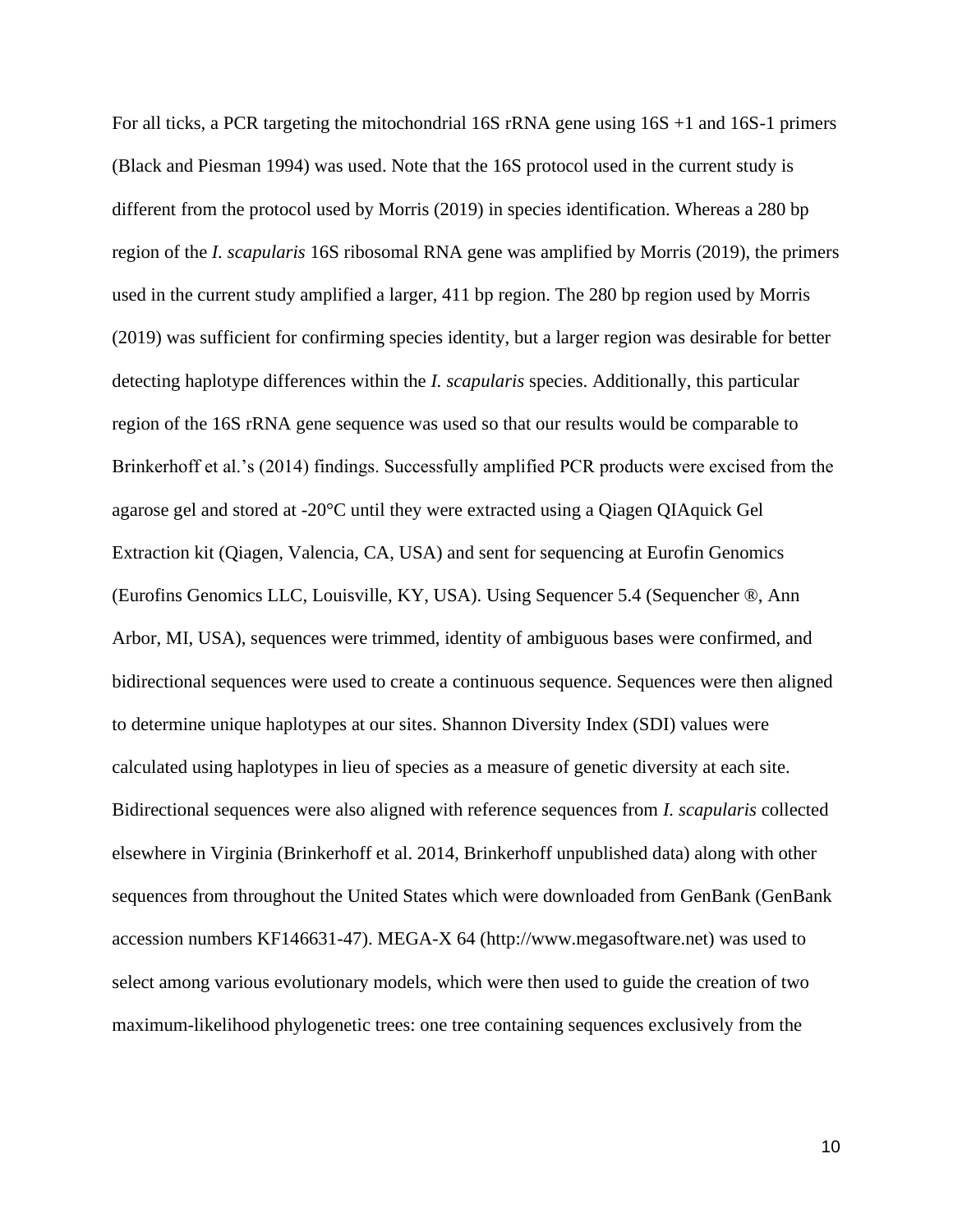current study and the other, containing both sequences from this study and sequences from throughout the United States, including elsewhere in Virginia.

*Pathogen Testing.* Pathogen testing was performed on all 291 *I. scapularis* nymphs collected from all 12 sites by Morris (2019). Due to time constraints, we chose to focus solely on nymphs since they are more likely to successfully transmit *B. burgdorferi* to humans. A nested PCR protocol was used (Barbour et al. 1996). The primers used for the primary reaction were the FLALL and FLARL primers, and primers used for the secondary reaction were the FLALS and FLARLS primers. These primers were used to target the *B. burgdorferi* flagellin and 16S rRNA genes of *Borrelia* spp. Negative PCR controls were used as described above. Positive controls consisting of *Borrelia turicatae* DNA were also used in each series of PCR reactions. Also, different designated rooms were used for primary and secondary PCR reactions. All positive samples were excised from the agarose gel and stored at -20°C until they could be extracted and sequenced as outlined above.

### **Results**

From the 291 nymphs collected, *Borrelia* spp. was detected in 13 nymphs (n=291), demonstrating an overall prevalence of 4.5% (Table 1). Of the 13 nymphs that were *Borrelia*  spp. positive, 11 were *B. burgdorferi* (3.8%), and one was *B. miyamotoi* (0.3%). One sequence tested positive for *Borrelia* spp., but was not sequenceable. For the GH site at which the single *B. miyamotoi-*positive tick was detected, there was a 5.6% prevalence of *B. miyamotoi*. The site that had the highest *B. burgdorferi* prevalence was BN (12.5%), while BA, PA, HA, CC, GY, and RE sites had no positives.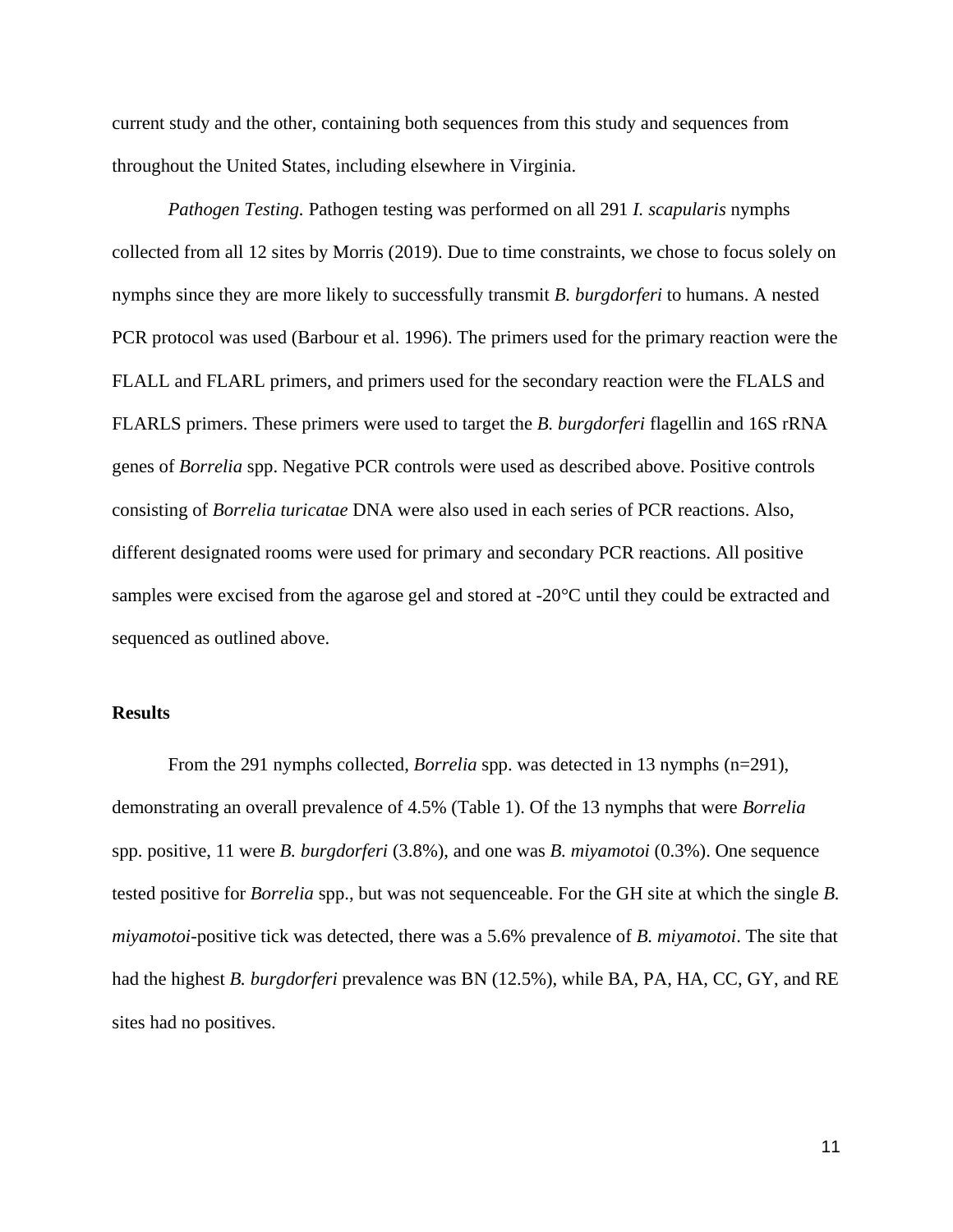| <b>Site</b>  | # Nymphs tested | # Borrelia<br>Positives (%<br>positive) | $# B.$ burgdorferi<br>Positive (%<br>positive) | # B. miyamotoi<br>Positives (%<br>Positive) |
|--------------|-----------------|-----------------------------------------|------------------------------------------------|---------------------------------------------|
| AM           | 143             | 6(4.2)                                  | 5(3.5)                                         | 0(0)                                        |
| BA           | 7               | 0(0)                                    | 0(0)                                           | 0(0)                                        |
| <b>CR</b>    | 39              | 2(5.1)                                  | 2(5.1)                                         | 0(0)                                        |
| <b>FR</b>    | 16              | 1(6.3)                                  | 1(6.3)                                         | 0(0)                                        |
| <b>BN</b>    | 16              | 2(12.5)                                 | 2(12.5)                                        | 0(0)                                        |
| <b>GH</b>    | 18              | 2(11.1)                                 | 1(5.6)                                         | 1(5.6)                                      |
| PA           | 20              | 0(0)                                    | 0(0)                                           | 0(0)                                        |
| HA           | 21              | 0(0)                                    | 0(0)                                           | 0(0)                                        |
| CC           | 5               | 0(0)                                    | 0(0)                                           | 0(0)                                        |
| <b>GY</b>    | $\overline{2}$  | 0(0)                                    | 0(0)                                           | 0(0)                                        |
| <b>RE</b>    | $\overline{4}$  | 0(0)                                    | 0(0)                                           | 0(0)                                        |
| <b>Total</b> | 291             | 13(4.5)                                 | 11(3.8)                                        | 1(0.3)                                      |

Table 1: Borrelia spp. prevalence among I. scapularis nymphs collected at eleven southwestern Virginia sites.

For the phylogenetic analyses, 52 *I. scapularis* nymphs and adults were initially sent out for sequencing and 4 were left out of the analysis due to sequence ambiguities. Thus, 48 ticks were used for the phylogenetic analyses. A maximum-likelihood phylogenetic tree was constructed using the Hasegawa-Kishino-Yano method with discrete Gamma distribution (+G) and assuming that a fraction of the sites are evolutionarily invariable (+I) (Figure 2). This phylogenetic tree included only *I. scapularis* tick sequences obtained in the current study. Analysis of *I. scapularis* mitochondrial 16S rRNA gene sequences yielded 16 haplotypes from 48 individuals (Figure 2). *I. scapularis* ticks from the AM site exhibited 8 haplotypes, the FR site had 5 haplotypes, RE site had 4 haplotypes, and the BA site had 4 haplotypes. Sample 14-23 represents a haplotype displayed by 27 individual ticks (10 from AM, 13 from FR, 3 from BA, and 1 from RE), 12-18 represents a haplotype displayed by 3 ticks (1 from RE, 1 from AM, and 1 from FR), 28-1 represents a haplotype displayed by 2 ticks (1 from RE, and 1 from AM), 10-19 represents a haplotype displayed by 2 ticks (2 from AM), and 6-2 represents a haplotype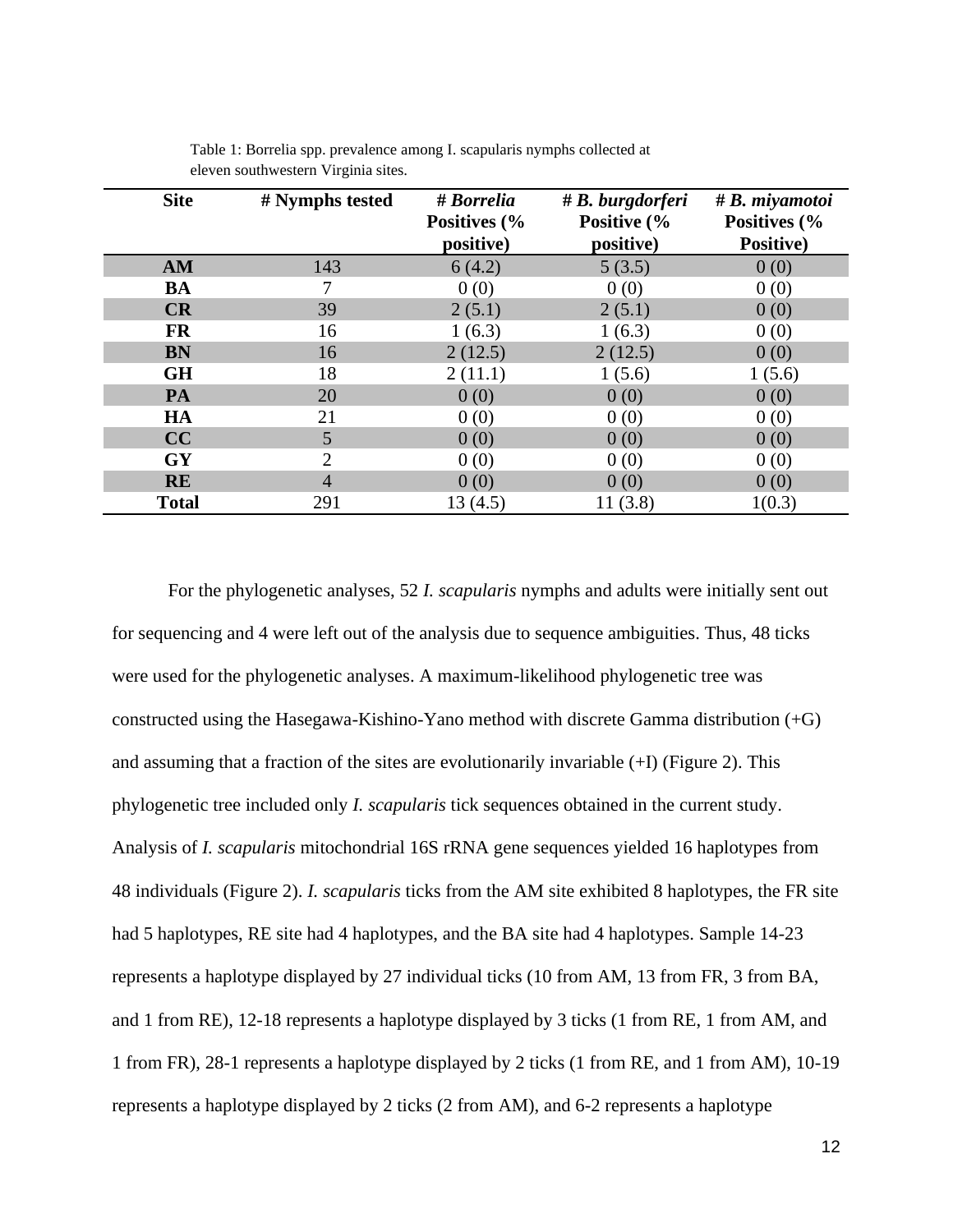displayed by 2 ticks (2 from BA). All other haplotypes were represented by an individual tick. Finally, the AM site displayed the most haplotype diversity with a Shannon Diversity Index (SDI) of 1.475. Of note, this site also had the highest number of ticks positive for *B. burgdorferi* and highest *I. scapularis* abundance, representing 49.1% of the ticks tested, but did not have the highest *B. burgdorferi* prevalence (3.5%) A second maximum-likelihood phylogenetic tree was constructed using the Tamura Nei method with discrete Gamma distribution (+G) (Figure 3). This phylogenetic tree included all of our sequences as well as *I. scapularis* sequences obtained from elsewhere in the United States and Virginia. All *I. scapularis* haplotypes from our study sites fell within the American clade. There were eight haplotypes (10-12, 24-17, 14-23, 10-19, 28-1, 24-17a, 12-18, 24-13a) that had already been found in eastern Virginia (Brinkerhoff et al. 2014). The rest of the haplotypes were different from all other sequences included in the analysis.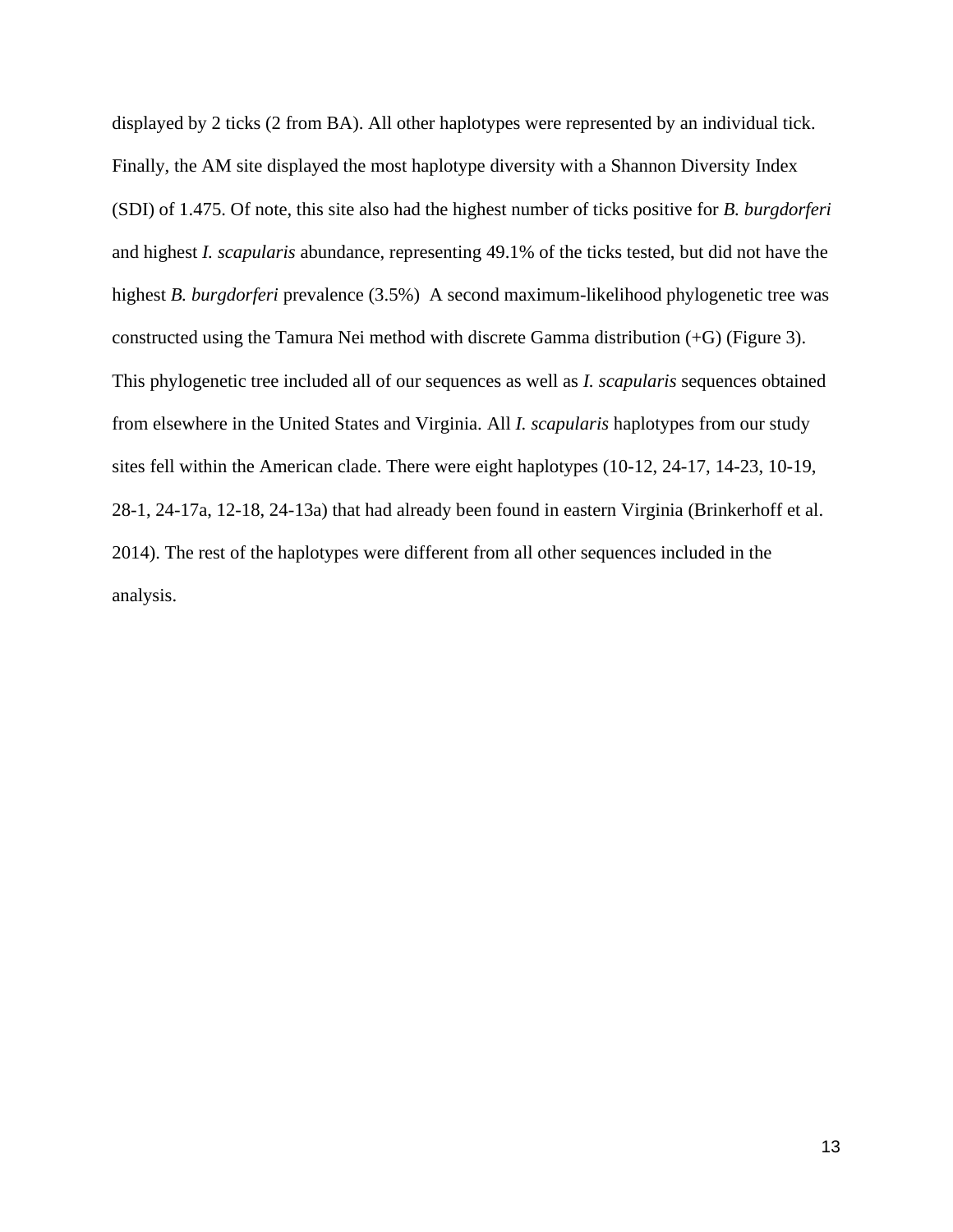*Table 2. Number of haplotypes obtained from each of the four sites included in the phylogenetic analysis and Shannon Diversity Index (SDI) values by site. Note that higher SDI values indicate more haplotype diversity.*

| <b>Site</b> | # Ticks Tested | # Haplotypes<br>present (#<br><b>Haplotypes / # Ticks</b><br><b>Tested</b> | <b>Shannon Diversity</b><br><b>Index Value</b> |
|-------------|----------------|----------------------------------------------------------------------------|------------------------------------------------|
| AM          | 20             | 8(0.4)                                                                     | 1.474                                          |
| <b>BA</b>   | 8              | 4(0.5)                                                                     | 1.234                                          |
| <b>FR</b>   | 20             | 6(0.3)                                                                     | 0.879                                          |
| <b>RE</b>   |                | 4(1.0)                                                                     | 1.386                                          |



0.020

*Figure 2. Maximum-likelihood phylogenetic reconstruction of I. scapularis lineages based on the 16S mitochondrial rRNA sequences from the four sites included in this portion of the study (AM [A], BA [B], FR [F], RE [R]) using Tamura Nei +G+I model. 24-5a is an Ixodes brunneus adult serving as an outgroup sequence on this tree. Numbers in parentheses indicate the number of individual ticks with the haplotype at that site. Bootstrap values are based off of 1000 replicates.*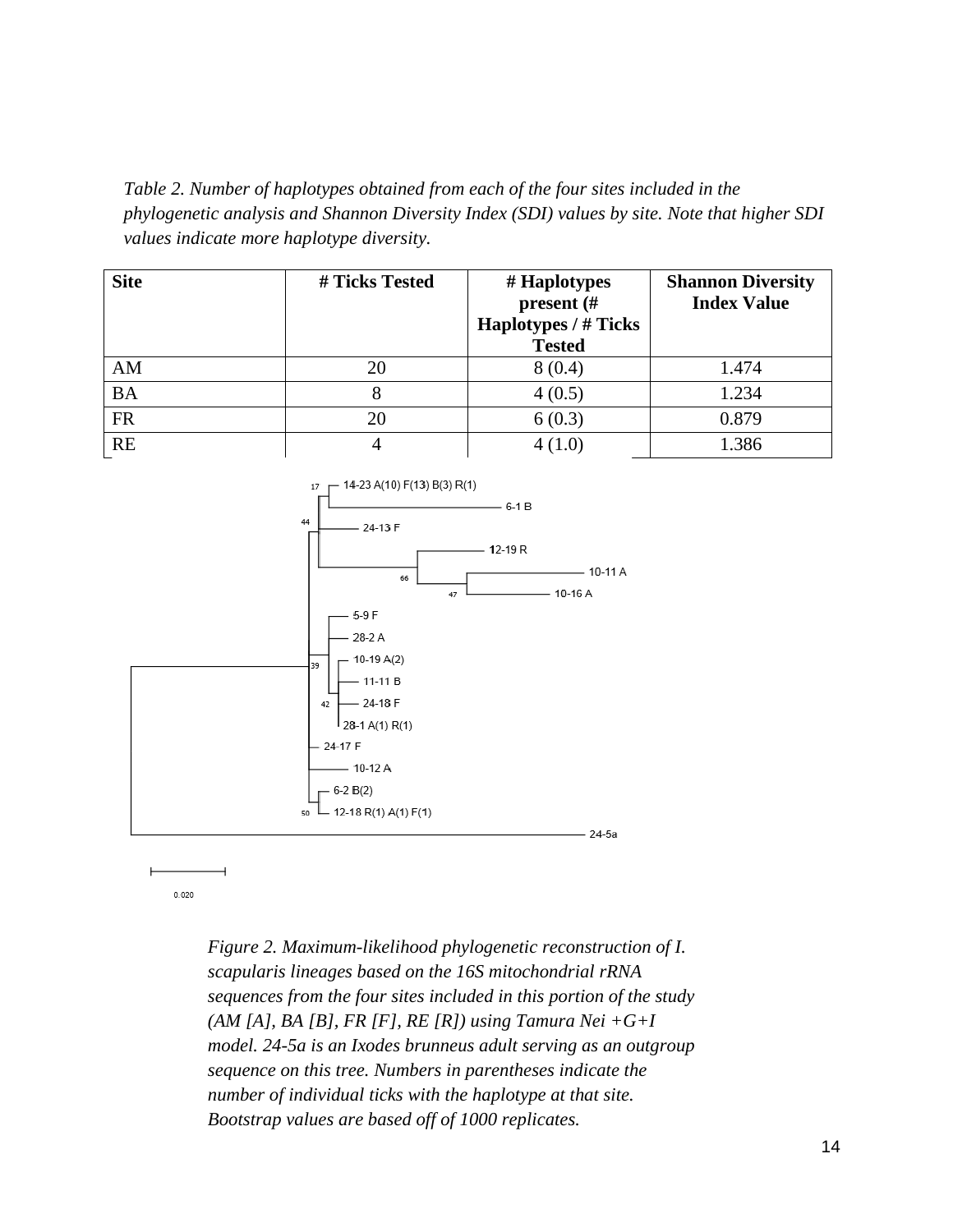

*Figure 3. Maximum-likelihood phylogenetic reconstruction of I. scapularis lineage based on 16S mitochondrial rRNA gene sequences using Tamura Nei + G model. Reference sequence GenBank accession numbers are indicated. Samples from Virginia are indicated by the inclusion of 16S or EG in the name, representing samples originating from the American Clade. Sequences following the template 14- 23 (a number - another number) represent sequences obtained in the current study. Numbers in parentheses next to these sequences indicate the number of individual ticks with that haplotype per site. The American clade is indicated by the red box. All other sequences (except 24-5a which is an Ixodes brunneus tick serving as an outgroup) represents ticks originating from the Southern clade. Bootstrap values are based off of 1000 replicates.*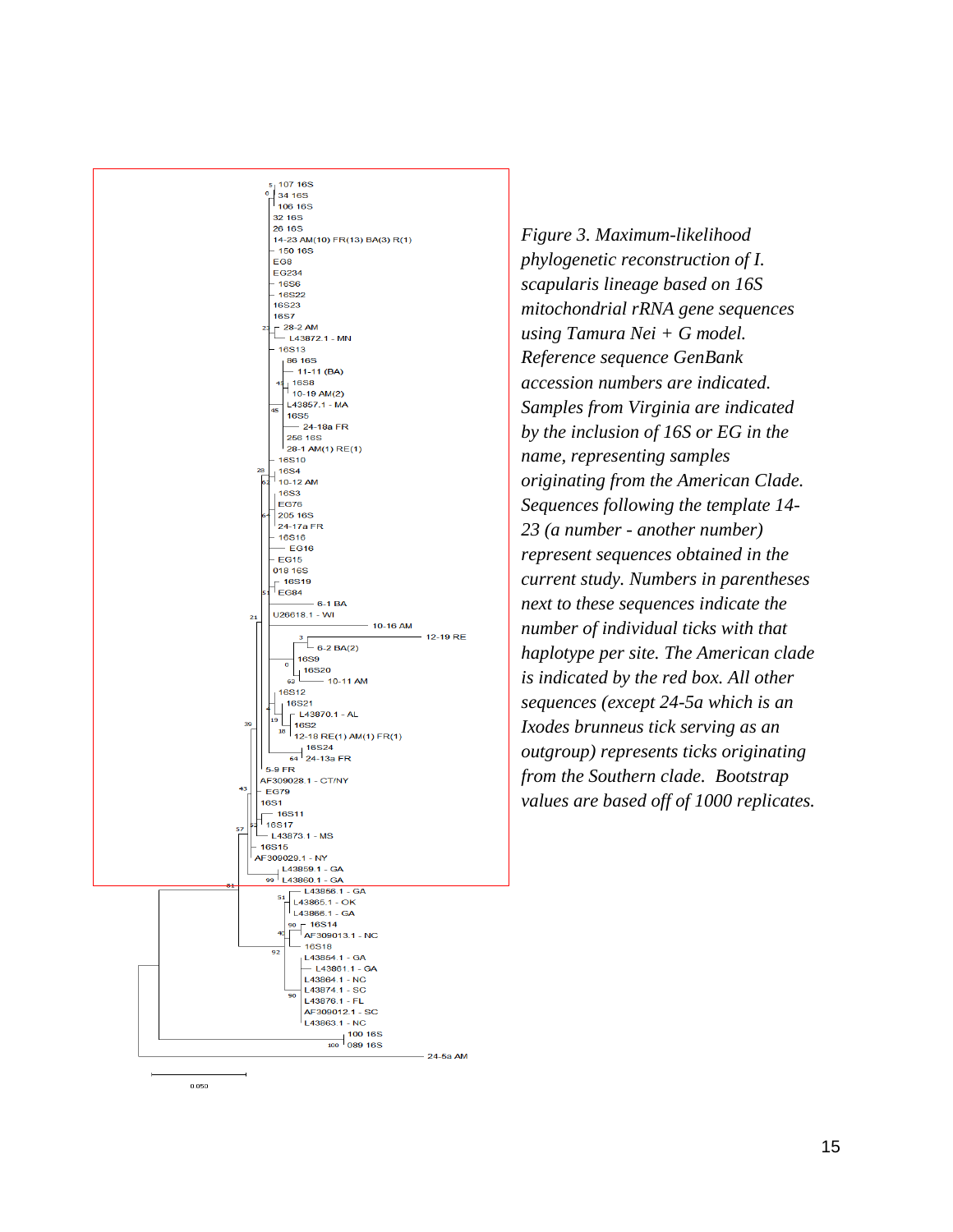#### **Discussion**

This is the first known study of *Ixodes scapularis* genetics in southwestern Virginia and only the second study in the region of *Borrelia burgdorferi* prevalence. There was a 4.5% prevalence of *B. burgdorferi* in all *I. scapularis* nymphs collected in the current study. The only other study conducted in southwestern Virginia on *B. burgdorferi* (Herrin et al. 2014) detected a prevalence of 32.9% (minimum 31.7%; maximum 35.7%) in *I. scapularis* adults. Because of the high prevalence of *B. burgdorferi* outside the area traditionally considered endemic for Lyme disease, Herrin et al. (2014) suggested that this indicated a recent expansion of Lyme into the southern Appalachian region. Importantly, Herrin et al. (2014) exclusively tested adult *I. scapularis* ticks, which generally have higher prevalence of pathogens when compared to nymphs because they have had one additional blood meal than nymphs and therefore one more opportunity to acquire the pathogen. Thus, the results of Herrin et al.'s (2014) study are not directly comparable to this one.

The current study focused on nymphal *Ixodes scapularis* due to the fact that they are more often associated with human Lyme disease cases because of their small size, which makes them difficult to detect and remove in a timely manner. Also, nymphs emerge in the spring and early summer, which coincides with typical human outdoor activity, as opposed to adult *I. scapularis* which are active in the late fall through the winter when fewer people are outdoors (Reynolds and Brown 2017). Importantly, Brinkerhoff et al. (2014) did test *I. scapularis* nymphs from throughout Virginia and obtained a higher overall *B. burgdorferi* prevalence of 15% as compared to our findings. Furthermore, the most western site from Brinkerhoff et al. (2014) had a significantly higher prevalence of *B. burgdorferi* (20%) than their other sites (0%, 0%, and 6%) located in central and eastern Virginia. However, there were no sites in Southwest Virginia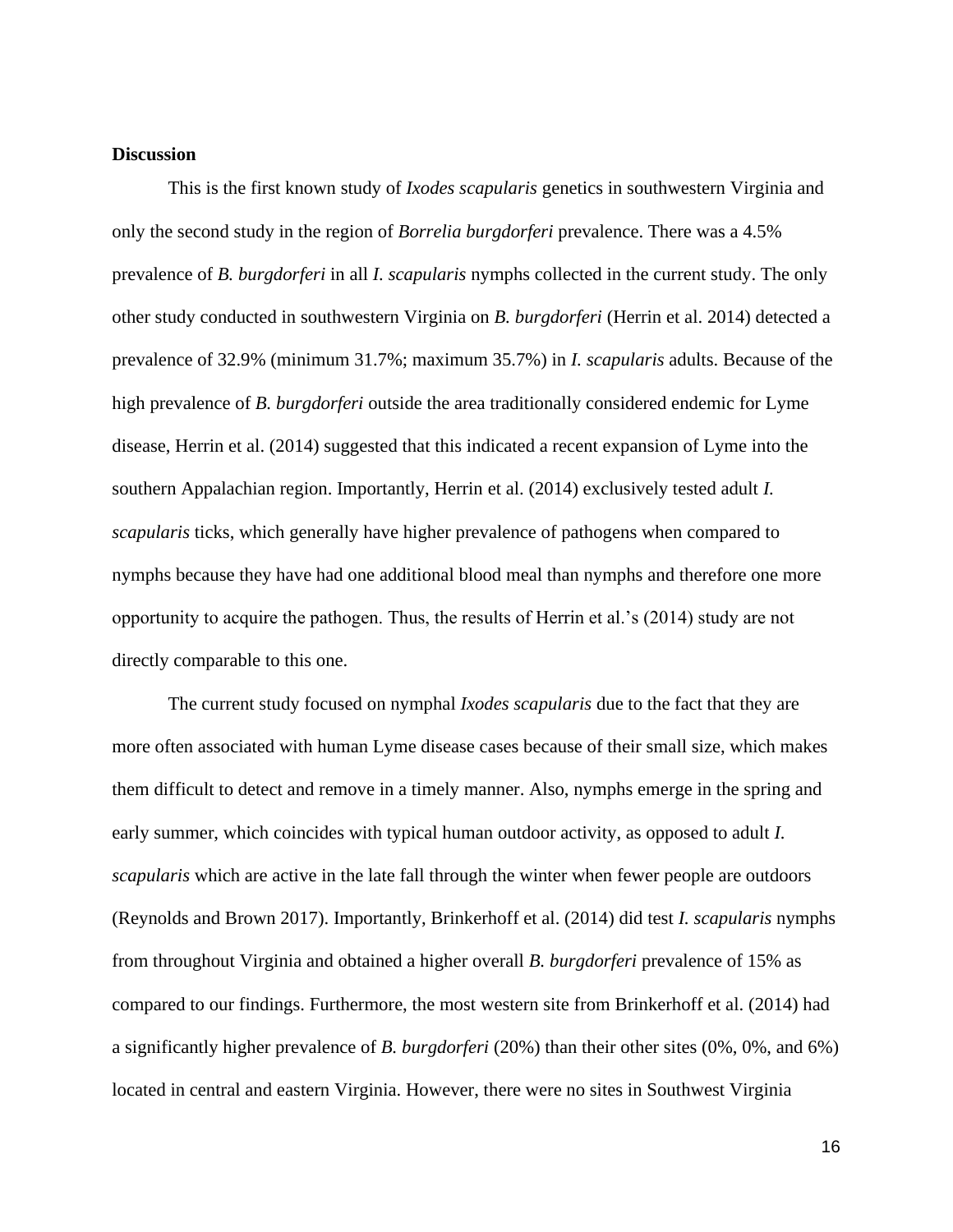where the Lyme disease hotspot is found. Thus, although Brinkerhoff et al. (2014) provides useful information regarding Lyme ecology in Virginia, our data offer additional insight into Lyme ecology in southwestern Virginia.

Though Lyme disease is reported in almost every state, *B. burgdorferi* and *I. scapularis* are endemic to the northeastern United States (Barbour et al. 1993, Peppin et al. 2012, Centers for Disease Control and Prevention 2013). Therefore, areas located in the northeastern United States tend to have higher case numbers of Lyme disease and higher prevalence of *B. burgdorferi* in *I. scapularis* ticks. Specifically, Nelder et al. (2016) reported that on average, *B. burgdorferi* was most prevalent in *I. scapularis* ticks in the Northeast. New Hampshire (52%), Maine (49.1%), Minnesota (47.2%), Indiana (45.3%), Michigan (39.5), Illinois (33.9%) and New York (31.6%) displayed the highest *B. burgdorferi* prevalence in the study. These results are reinforced by several other studies conducted throughout the northeastern United States. For example, a study located in Pennsylvania found that adult *I. scapularis* ticks had a 61% prevalence of *B. burgdorferi* at their most northern site (Courtney et al. 2004), and another study conducted in New Jersey found a 33.6% prevalence of *B. burgdorferi* infection in *I. scapularis*  ticks (adults and nymphs, Martin et al. 2004), which is similar to the 32.9% prevalence found by Herrin et al. (2014) in *I. scapularis* adults in southwestern Virginia. In New York, Aliota et al. (2014) found that in all of the *I. scapularis* nymphs they collected (n=67), *B. burgdorferi* had the highest prevalence of infection at 67% (Aliota et al. 2014). Similarly, in a study by Gatewood et al. (2009) which used several locations across the northeastern United States, a relatively high prevalence of *B. burgdorferi* was found in their adult *I. scapularis* (33.2%), and these results are also similar to the prevalence found by Herrin et al. (2014). However, the prevalence of *B. burgdorferi* in nymphs was significantly lower (12.5%) (Gatewood et al. 2009). While this is still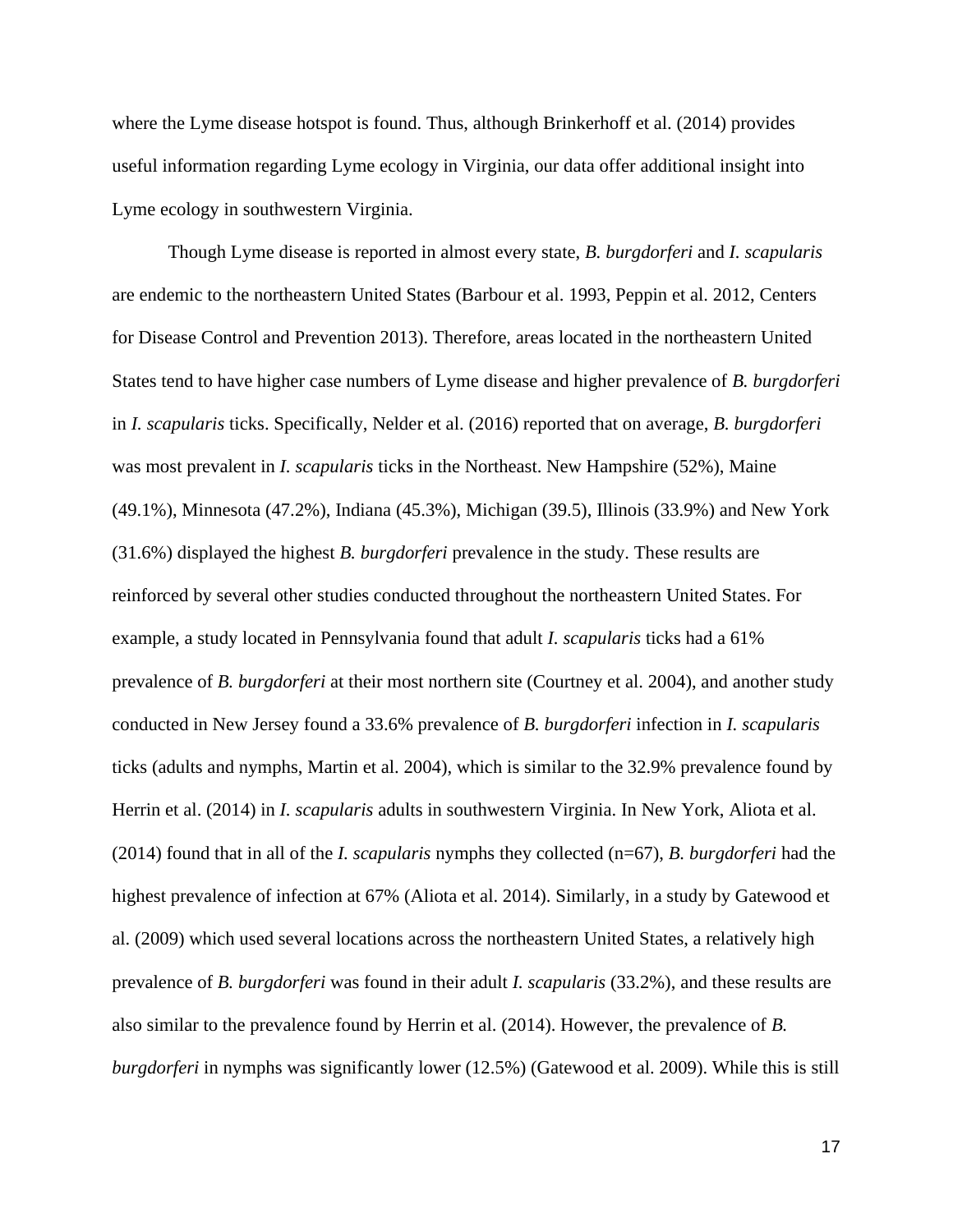higher than the prevalence found in the current study, it is consistent with what was found by Brinkerhoff et al. (2014) in their most western site.

Conversely, in the southeastern United States, *B. burgdorferi,* along with some other pathogens vectored by *I. scapularis* such as *Babesia* spp., are not considered endemic (May et al. 2014). Therefore, *B. burgdorferi* prevalence is much lower and sometimes non-existent in this region of the country. For example, a study conducted in Tennessee found that no *I. scapularis* ticks collected were positive for *Borrelia* spp. (Mays et al. 2014). Similarly, a study conducted by Gleim et al. (2019) in Georgia detected no *B. burgdorferi* infection in the *I. scapularis* collected. In studies conducted in the Southeast where *B. burgdorferi* was detected, the prevalence was still much lower than the prevalence of *B. burgdorferi* infection that have been found in the Northeast. In the Outer Banks of North Carolina, *B. burgdorferi* infection in ticks ranged from 7- 14% in questing adult *I. scapularis* (Levine et al. 2017). From these data, it is obvious that there is a trend of high *B. burgdorferi* prevalence in the northeastern United States where *B. burgdorferi* is endemic, and a low prevalence of *B. burgdorferi* in nonendemic areas like the southeastern United States. Studies of the northeastern and the southeastern U.S. show that Virginia is serving as the frontline of southern expansion of Lyme disease. Thus, we have regions of the state that are in transition and may be exhibiting prevalence somewhere between what we see in the Northeast and Southeast, southwestern Virginia being an example of this.

The high *B. burgdorferi* prevalence found in western Virginia in previous studies (more in line with the prevalence seen in the northeastern U.S.) in conjunction with the increase in Lyme cases indicates that *B. burgdorferi* may be becoming more endemic in the western region of the state. However, our lower prevalence of *B. burgdorferi* in nymphs in the current study indicates that the Lyme disease hotspot in the Roanoke-Blacksburg area may not be due to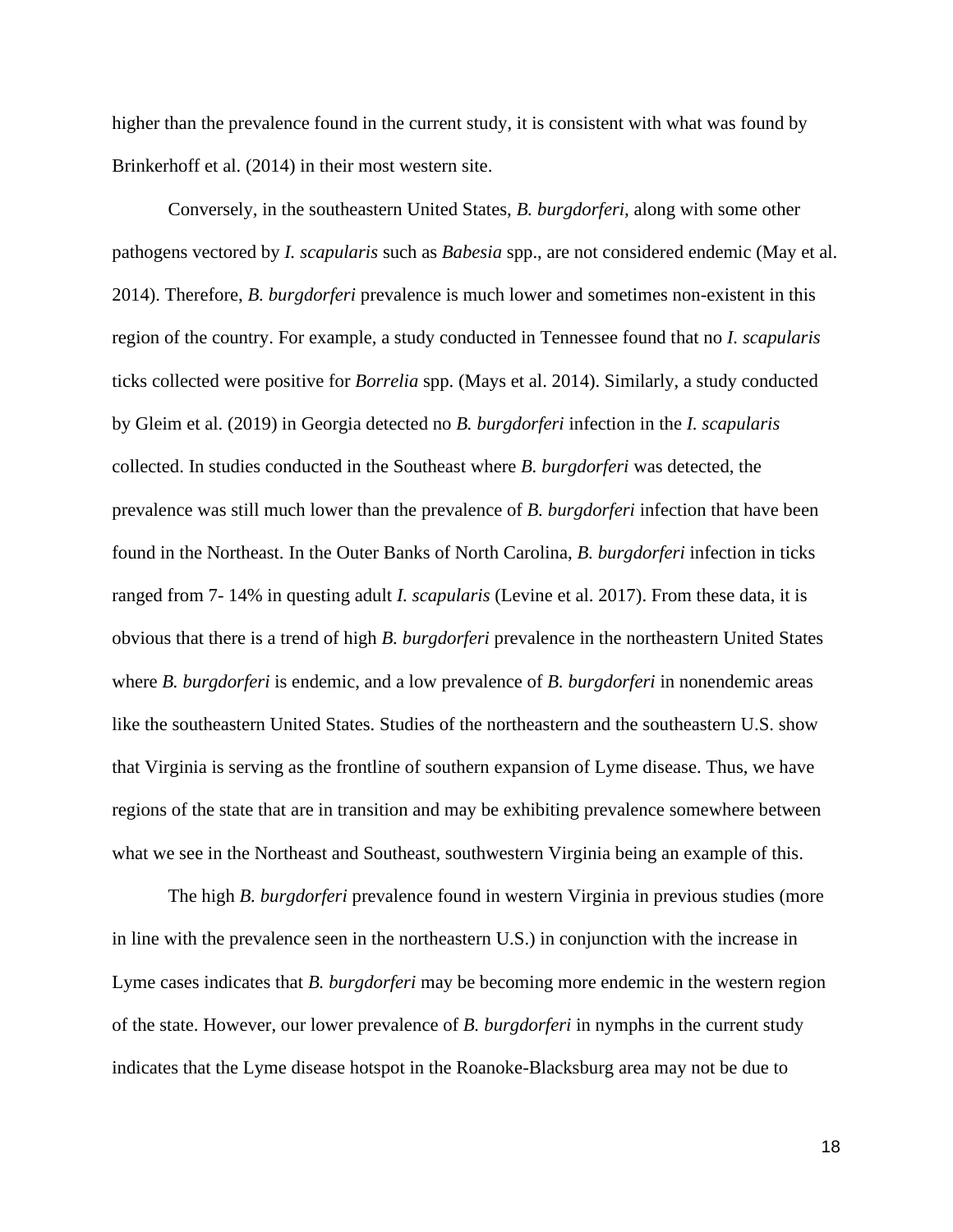increased *B. burgdorferi* prevalence in nymphs. Reasons for this low prevalence are not yet clear but potential causes may be, 1) Greater host diversity and/ or larval *I. scapularis* using other hosts besides the white-footed mouse. Interestingly, LoGiudice et al. (2003) determined that species-poor communities tend to have high numbers of white-footed mice but few other hosts, while species-rich communities have additional host species that are poor reservoirs (LoGiudice et al. 2003). This leads to a "dilution effect" in which species-rich communities have a lower prevalence of *B. burgdorferi*. Indeed, Sonenshine et al. (1995) suggest that other small mammals like *Mus musculus* (feral house mice) and *Oryzomys palustris* (rice rats) are more abundant in Virginia and thus perhaps more commonly used by *I. scapularis* here in Virginia and/or 2) If *I. scapularis* has been migrating from the North, they would have immigrated to southwestern Virginia more recently than northern Virginia. Therefore, there would have been less time for *B. burgdorferi* to become pervasive throughout the sylvatic cycle resulting in the lower prevalence of the pathogen in this region. Ultimately, more studies are needed to explore the drivers of this trend. Furthermore, studies examining other areas within southwestern Virginia are needed.

Thus, there is a discrepancy that exists in the Roanoke Valley whereby there is low *B. burgdorferi* prevalence in *I. scapularis* populations and yet a high case incidence of Lyme disease. Therefore, our findings seem to indicate that high *B. burgdorferi* prevalence is likely not contributing to the high number of Lyme cases in this region. Alternatively, there are several phenomena that may be contributing to this high Lyme disease incidence. Initial testing of a very small number of adult *I. scapularis* (n=19) (data not shown) indicate a notably higher *Borrelia* spp. prevalence (47.4%). Although more adult *I. scapularis* need to be tested to confirm these findings, it indicates the possibility that 1) nymphs may be feeding on a competent reservoir that larvae are not, and 2) adult ticks may be a more epidemiologically important life stage for Lyme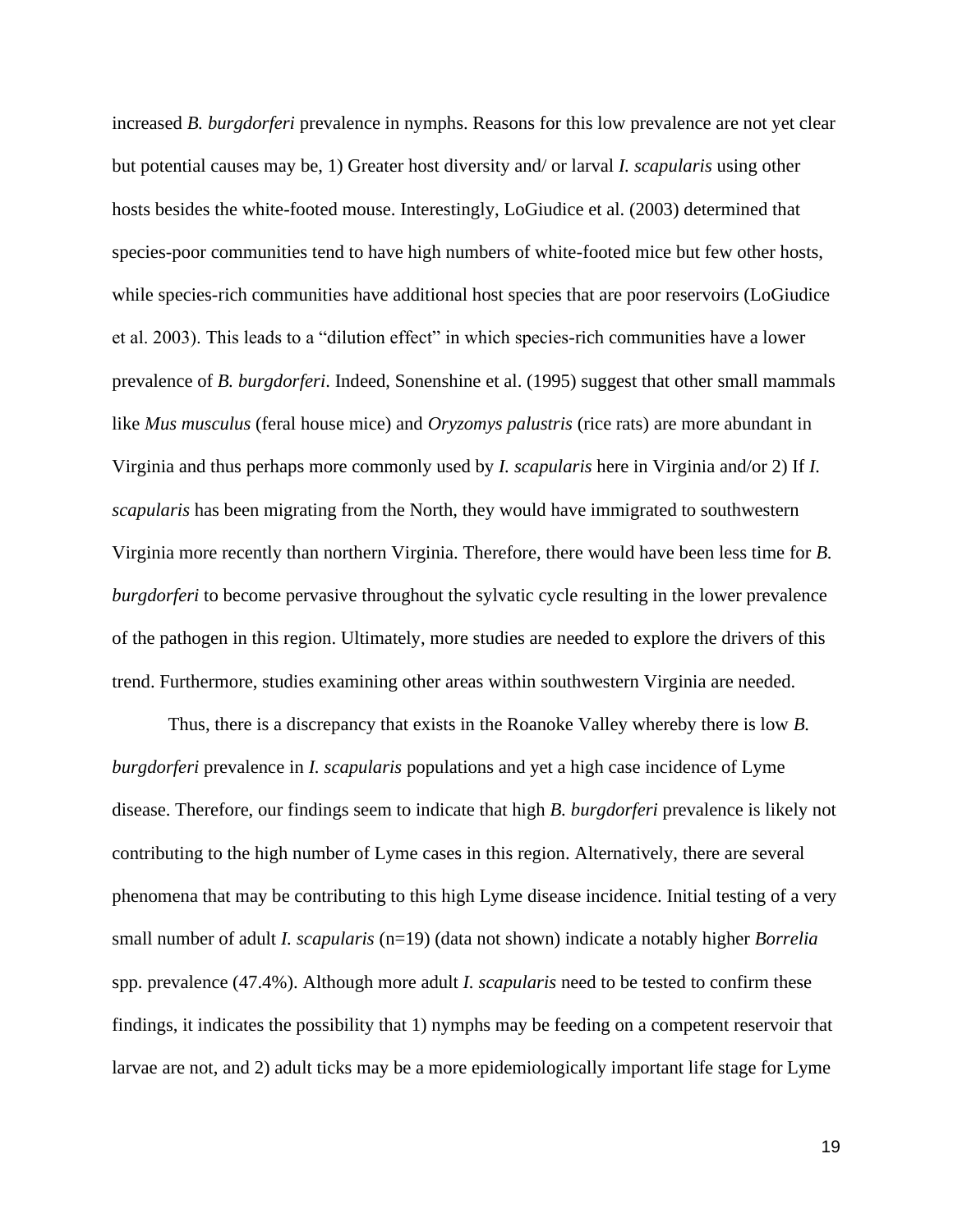cases in southwest Virginia. Specifically, people in Southwest Virginia may spend more time outdoors in the late fall and winter (when adult *I. scapularis* are active) than people residing in the Northeast due to the milder winters experienced here in Virginia. This would provide more opportunities for adult *I. scapularis* to feed on people here in Virginia as compared to the Northeast. It is also possible that other factors, unrelated to pathogen prevalence, are driving the high Lyme incidence in southwestern Virginia. For example, Morris (2019) found that *I. scapularis* nymphs are exhibiting more aggressive questing behavior, which is more associated with northern *I. scapularis* populations. Importantly, this aggressive questing behavior makes it more likely that they will feed on humans (Morris 2019). Other factors such as more abundant *I. scapularis* also need to be investigated.

Of the *I. scapularis* tested in this study, there was one that tested positive for *B. miyamotoi*, demonstrating 0.3% prevalence. Interestingly, only one other study has examined *B. miyamotoi* in Virginia (Nelder et al. 2016) and they found a prevalence of 3.5% (n=173). More studies need to be done to better understand *B. miyamotoi* dynamics on a regional scale. But, if southwestern Virginia is serving as the southern expansion front of Lyme disease, the presence of *B. miyamotoi* makes sense because *B. miyamotoi* and *B. burgdorferi* are thought to have similar distributions.

All of the *I. scapularis* ticks included in the genetic analysis fell within the American clade, with none being a part of the Southern clade. Interestingly, the ticks in our study appear to have greater genetic diversity (16 haplotypes were obtained from 47 ticks) than the ticks from throughout Virginia that were tested by Brinkerhoff et al. (2014) (17 haplotypes from 85 nymphs). Of the individual ticks included in the analysis, 43.8% belonged to haplotypes previously found in Virginia (Brinkerhoff et al 2014), likely indicating haplotypes that have been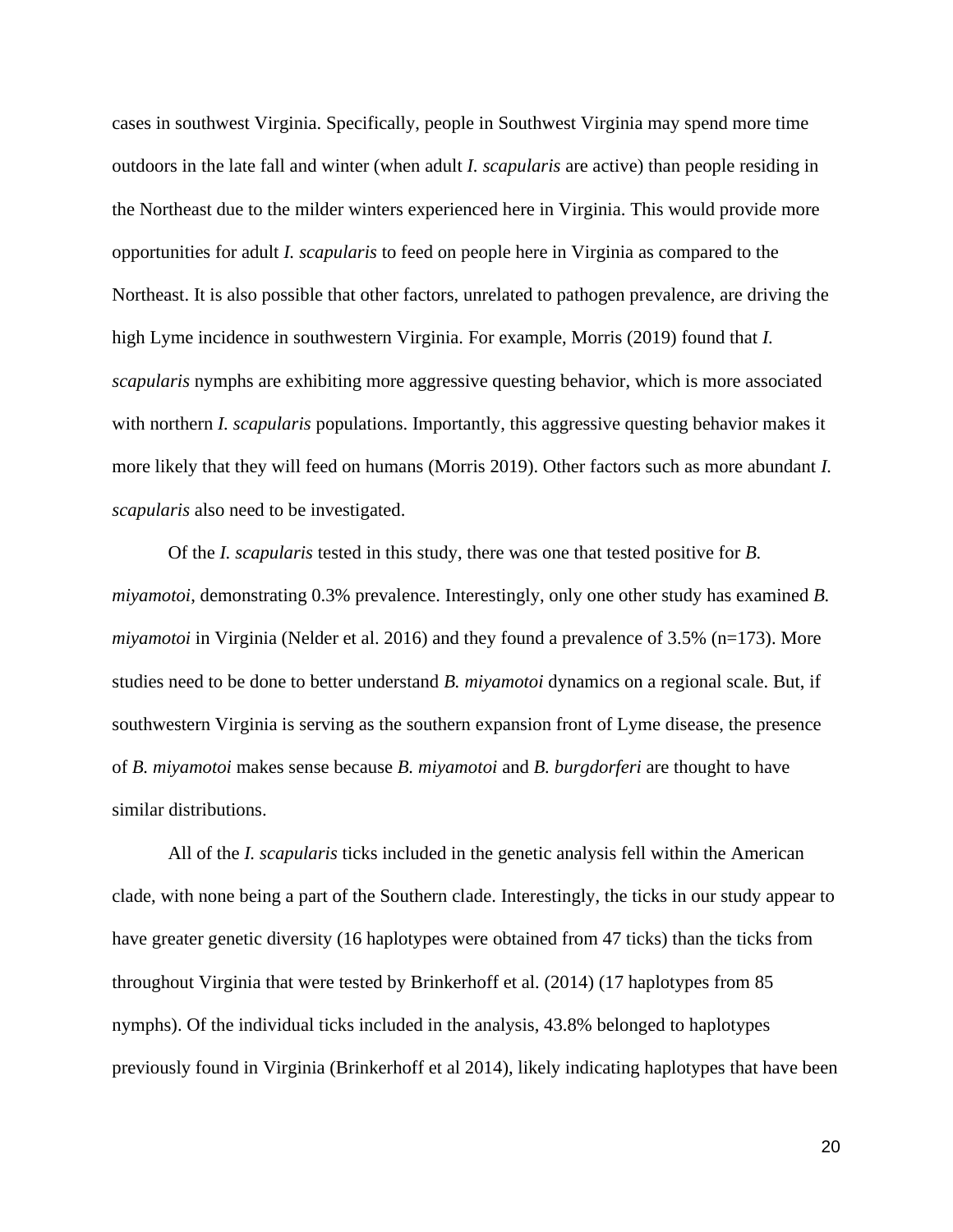in Virginia for a long time. However, there are 9 haplotypes that were unique. It's possible that these haplotypes do exist elsewhere in Virginia and that our analysis just simply didn't sample them. Alternatively, these unique haplotypes in conjunction with the high haplotype diversity detected in ticks in southwestern Virginia may support the conclusions of Brinkerhoff et al. (2014) which suggested that the population of *I. scapularis* in southwestern Virginia (and western Virginia, more broadly) is genetically distinctive from populations elsewhere in the state due to demographic expansion of *I. scapularis* ticks from the North.

Notably, *I. scapularis* ticks from the FR site displayed the lowest haplotype diversity of the ticks in the genetic analysis with an SDI value of 0.8788. Though no conclusions can definitively be drawn from the current research, this finding may provide support for the expansion of *I. scapularis* from the North migrating southwards. If western Virginia is serving as the southward expansion front of *I. scapularis*, then populations that are further south would not be as diverse. Interestingly, the FR site is the most southwestern site, perhaps supporting this theory.

#### <span id="page-24-0"></span>**Conclusion**

Prevalence of *Borrelia burgdorferi* in *I. scapularis* nymphs in southwest Virginia is much lower than what has been found in previous studies both in western Virginia and in regions where Lyme disease is endemic. These findings indicate that high *B. burgdorferi* prevalence in *I. scapularis* nymphs is likely not a primary driving factor of the emerging Lyme disease hotspot in the Roanoke-Blacksburg area, and that other factors such as more aggressive nymphal questing behavior, increased outdoor human activity, and/or increased *I. scapularis* abundance are more important drivers. Furthermore, to our knowledge, this is the first published report of *B. miyamotoi* infection in *I. scapularis* in western Virginia. The increase of *B. miyamotoi* may be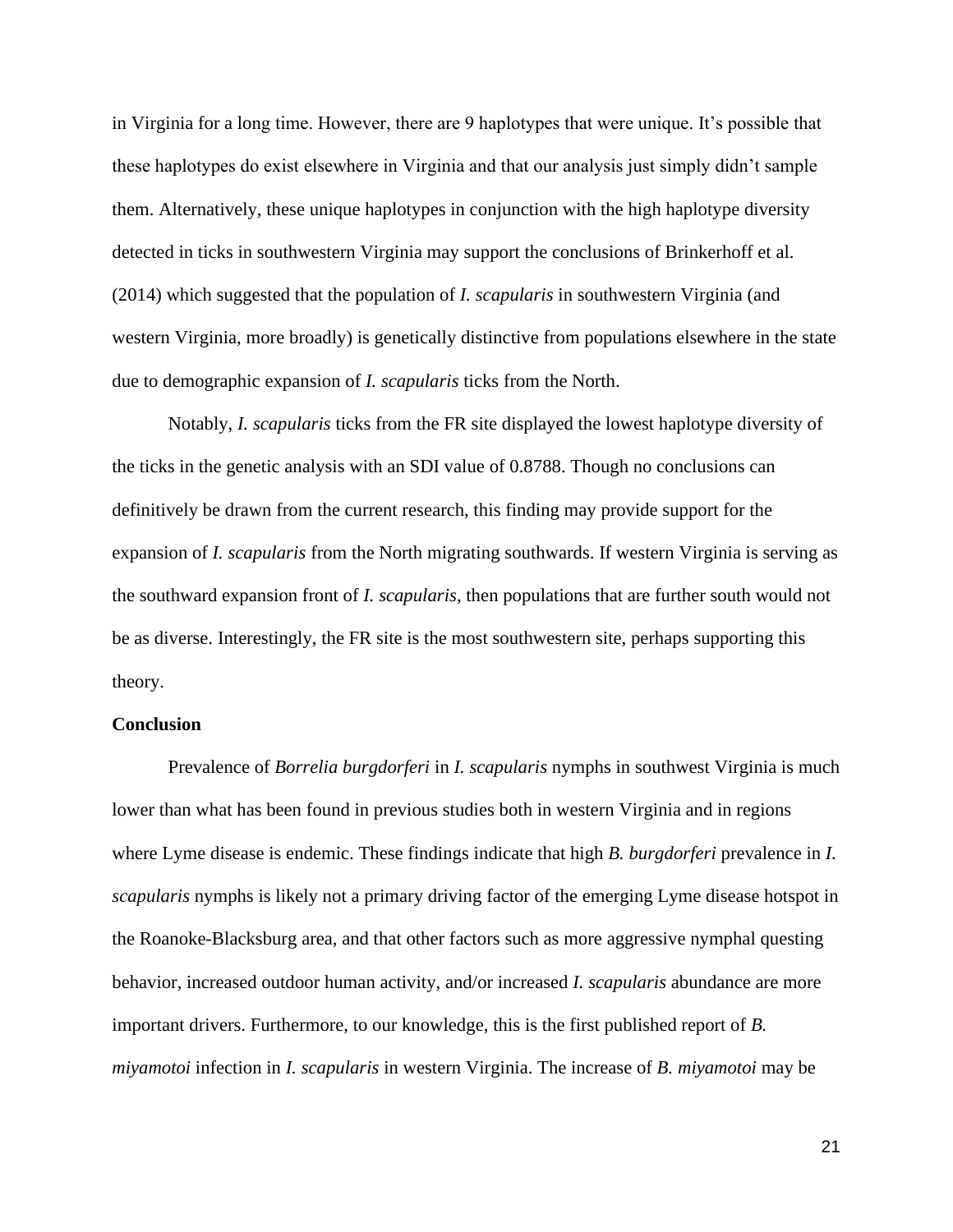related to the southward expansion of Lyme disease. Regardless, more testing of ticks from other locations in the state for this pathogen are needed to better understand its distribution.

All ticks in the current study were part of the American clade. Furthermore, there was relatively high haplotype diversity and a number of haplotypes detected that were unique as compared to other sequences in this study. Comparisons to sequences from other *I. scapularis* ticks in Virginia and elsewhere are needed to better understand their origins. Collectively, this, in conjunction with the low *B. burgdorferi* prevalence and low haplotype diversity at our most southwestern site possibly suggests demographic expansion of American clade ticks from the northeastern United States into Virginia. Overall, this study provides valuable insights into Lyme ecology in an emerging hotspot with evidence potentially indicating that the southern front of Lyme disease is moving southwards. Thus, there is a need for expanded and continued surveillance of *I. scapularis* and wildlife populations in the southern United States. Additionally, given the aggressive questing behavior of nymphs in conjunction with the presence of *B. burgdorferi* in western Virginia, testing for other pathogens vectored by *I. scapularis*, including *Anaplasma phagocytophilum* and *Babesia microti,* is needed*.*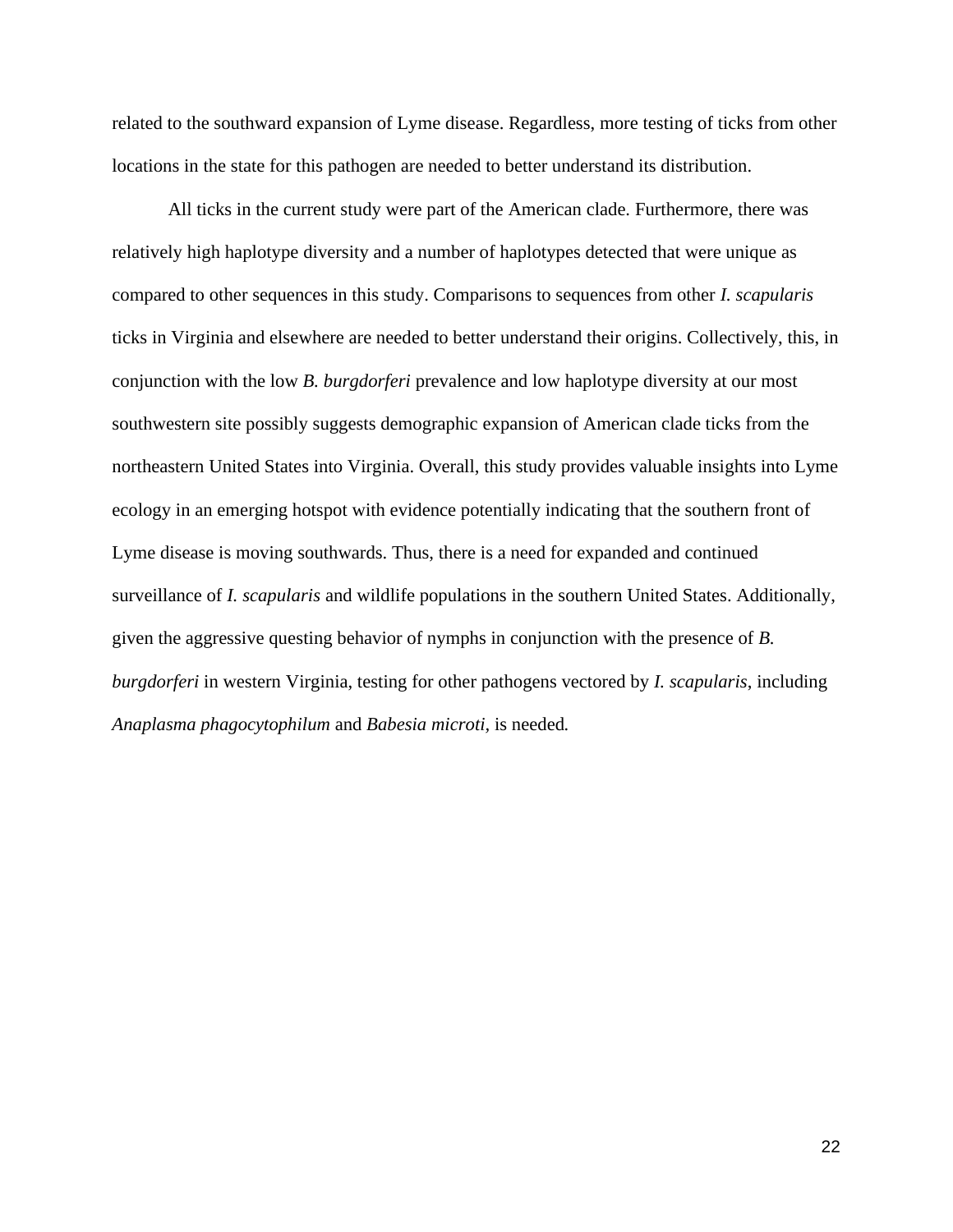## **Literature Cited**

Aliota, M. T., Dupuis, A. P., Wilczek, M. P., Peters, R. J., Ostfeld, R. S., & Kramer, L. D. (2014). The Prevalence of zoonotic tick-borne pathogens in Ixodes Scapularis collected in the Hudson Valley, New York State. *Vector Borne & Zoonotic Diseases*, *14*(4), 245–250.

Levine, J. F., Apperson, C. S., Levin, M., Kelly, T. R., Kakumanu, M. L., Ponnusamy, L., Sutton, H., Salger, S. A., Caldwell, J. M., & Szempruch, A. J. (2017). Stable transmission of *Borrelia burgdorferi* sensu stricto on the Outer Banks of North Carolina. *Zoonoses & Public Health*, *64*(5), 337–354

Apperson CS, Levine JF, Evans TL, Braswell A, Heller J. (1993). Relative utilization of reptiles and rodents as hosts by immature *Ixodes scapularis* (Acari, Ixodidae) in the coastal-plain of North Carolina, USA. Exp Appl Acarol. 17(10): 719–731.

Arsnoe I., Hickling G., Ginsberg H., McElreath R., & Tsao J. (2015). Different populations of blacklegged tick nymphs exhibit differences in questing behavior that have implications for human Lyme disease risk. PLoS One, 10(5).

Bacon RM, Kugeler KJ, Mead PS; Centers for Disease Control and Prevention (CDC). (2008). Surveillance for Lyme disease--United States, 1992-2006. *MMWR Surveill Summ*. 57(10):1–9.

Barbour AG, Maupin GO, Teltow GJ, Carter CJ, Piesman J. (1996). Identification of an uncultivable *Borrelia* species in the hard tick *Amblyomma americanum*: possible agent of a Lyme disease-like illness. J Infect Dis. 173(2):403‐409.

Black WC 4th, Piesman J. (1994) Phylogeny of hard- and soft-tick taxa (Acari: Ixodida) based on mitochondrial 16S rDNA sequences. Proc Natl Acad Sci USA.91 (21):10034–10038

Brinkerhoff R.J., Gilliam, W.F., Gaines, D. (2014). Lyme disease, Virginia, USA, 2000-2011. *Emerging Infectious diseases*. *20(10)*

Bunikis, J., Tsao, J., Garmpo, U., Berglund J. Fish, D., Barbour A.G. (2004). Typing of *Borrelia* relapsing fever group strains. *Emerg Infect Dis, 10:1661-4*

Bunikis J, Grampo U, Tsao J, Berglund J, Fish D, Barbour AG. (2004) Sequence typing reveals extensive strain diversity of the Lyme borreliosis agents *Borrelia burgdorferi* in North America and *Borrelia afzelii* in Europe. Microbiology. 2004; 150:1741–55.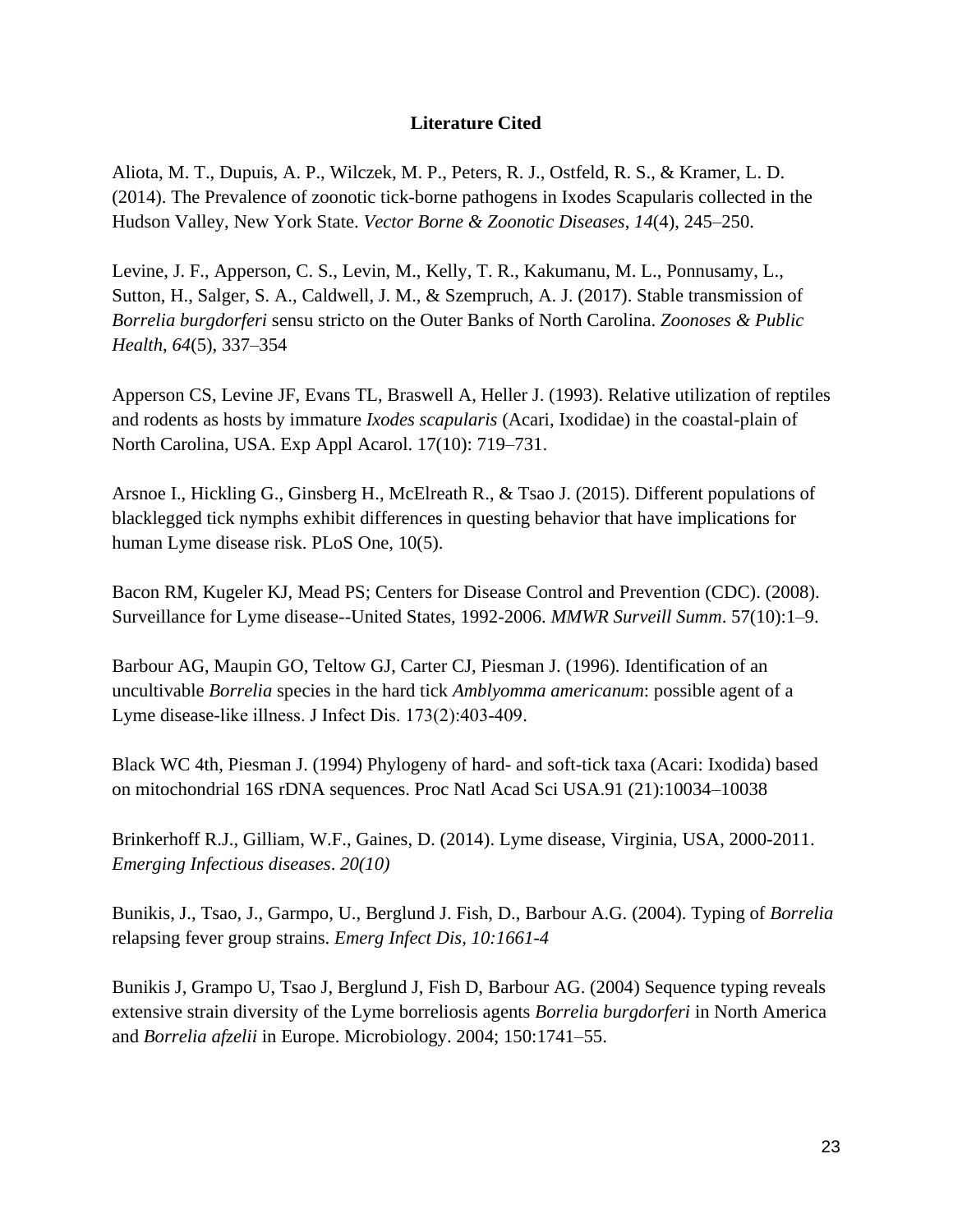Crowder, C. D., Carolan, H. E., Rounds, M. A., Honig, V., Mothes, B., Haag, H., Nolte, O., Luft, B. J., Grubhoffer, L., Ecker, D. J., Schutzer, S. E., & Eshoo, M. W. (2014). Prevalence of *Borrelia miyamotoi* in *Ixodes* ticks in Europe and the United States. *Emerging infectious diseases*, 20(10), 1678–1682. https://doi.org/10.3201/eid2010.131583

Diuk-Wasser, M., Vourc'h, G., Cislo, P., Hoen, A., Melton, F., Hamer, S., Rowland, M., Cortinas, R., Hickling, G., Tsao, J., Barbour, A., Kitron, U., Piesman, J., & Fish, D. (2010). Field and climate-based model for predicting the density of host-seeking nymphal *Ixodes scapularis*, an important vector of tick-borne disease agents in the Eastern United States. *Global Ecology and Biogeography*, 19(4), 504- 514.

Durden, A., Oliver, J., Banks, C., & Vogel, G. (2002). Parasitism of Lizards by Immature Stages of the blacklegged tick, *Ixodes scapularis* (Acari, Ixodidae). *Experimental and Applied Acarology*, 26(3-4), 257-266.

Anne Gatewood Hoen, Lindsay G. Rollend, Michele A. Papero, John F. Carroll, Thomas J. Daniels, Thomas N. Mather, Terry L. Schulze, Kirby C. Stafford, & Durland Fish. (2009). Effects of tick control by acaricide self-treatment of white-tailed deer on host-seeking tick infection prevalence and entomologic risk for *Ixodes scapularis*-borne pathogens. *Vector Borne & Zoonotic Diseases*, *9*(4), 431–438

Gleim, E.R., Zemtsova, G.E., Berghaus, R.D. et al. (2019) Frequent prescribed fires can reduce risk of tick-borne diseases. Sci Rep 9, 9974.

Harrison, B.A., W.H. Rayburn Jr., M. Toliver, E.E. Powell, B.R. Engber, L.A. Durden, R.G. Robbins, B.F. Prendergast, and P.B. Whitt. (2010). Recent discovery of widespread Ixodes affinis (Acari: Ixodidae) distribution in North Carolina with implications for Lyme disease studies. J. Vector Ecol. 25: 174-179.

Herrin, B.H., Zajac, A.M., Little, S.E. (2014) Confirmation of *B. burgdorferi* sensu stricto and *Anaplasma phagocytophilum* in *Ixodes scapularis*, Southwestern Virginia. *14(11)*

Humphrey PT, Caporale DA, Brisson D. (2010) Uncoordinated phylogeography of *Borrelia burgdorferi* and its tick vector *Ixodes scapularis*. *Evolution*. 64:2653–63

Kocan, K., Fuent, J., & Coburn, L. (2015). Insights into Development of *Ixodes scapularis*: A resource for research on medically important tick species. *Parasites* and *Vectors*, *8(1).*

Kollars TM, Oliver JH, Kollars PG, Durden LA. (1999). Seasonal activity and host associations of *Ixodes scapularis* Acari: Ixodidae in southeastern Missouri. J Med Entomol. 36(6): 720–726.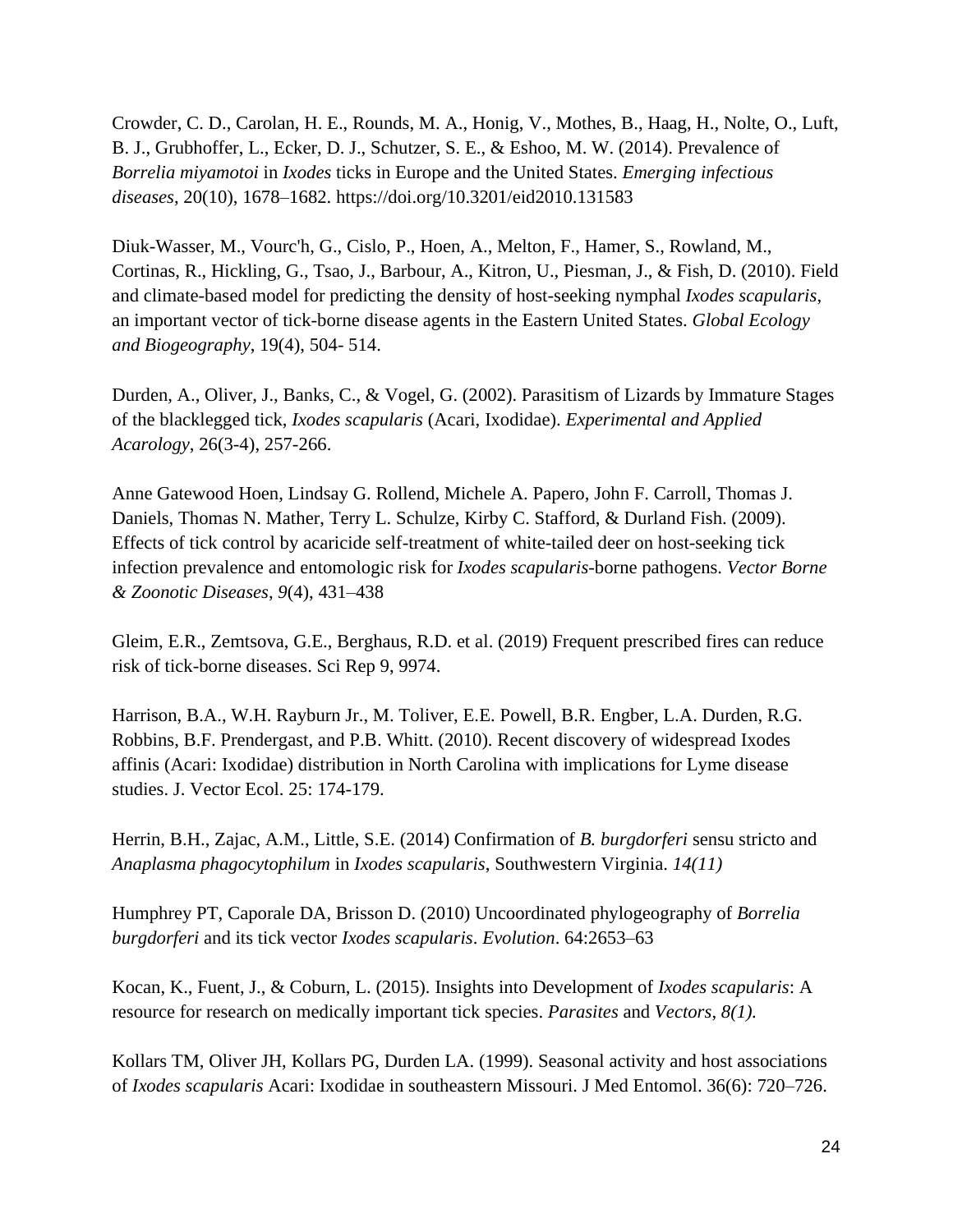Krause, P.J., Fish, D., & Barbour, A. G. (2015). *Borrelia miyamotoi* infection in nature and in humans. *Clinical Microbiology and Infection.* 21, 631-639.

Krause, P.J., Narasimhan S., Wormser G.P., Rollend L., Fikrig E., Lepore, T., et al. (2013). *Human Borrelia miyamotoi* infection in the United States. *N Eng J Med 368:291-3* 

Krause, P.J., Narasimhan S., Wormser G.P, Barbour, A. G., Platonov A.E., Brancato, J. et al. (2014). *Borrelia miyamotoi* sensu lato seropositivity and seroprevalence in the Northeastern United States. *Emerg Infect Dis*. *20: 1183-90.*

Kugeler KJ, Farley GM, Forrester JD, Mead PS. (2015). Geographic distribution and expansion of human Lyme disease, United States. Emerg Infect Dis. 21(8):1455–1457.

Maggi, R.G., S. Reichelt, M. Tolliver, and B. Engber. (2010). Borrelia species in Ixodes affinis and Ixodes scapularis ticks collected from the coastal plain of North Carolina. Ticks Tick-borne Dis. 1: 168-171.

Adelson Martin E., Raja-Venkitesh S. Rao, Richard C. Tilton, Kimberly Cabets, Eugene Eskow, Lesley Fein, James L. Occi, Eli Mordechai. (2004). Prevalence of *Borrelia burgdorferi*, *Bartonella* spp., *Babesia microti*, and *Anaplasma phagocytophilum* in *Ixodes scapularis* ticks collected in northern New Jersey. Journal of Clinical Microbiology. 42 (6) 2799-2801

Mays, S. E., Hendricks, B. M., Paulsen, D. J., Houston, A. E., Fryxell, R. T. (2014). Prevalence of five tick-borne bacterial genera in adult Ixodes scapularis removed from white-tailed deer in western Tennessee. *Parasites & Vectors*, *7*(1), 1–14.

Lantos, P.M., Nigrovic, L.E., Gaines, D.N. et al. (2015). Geographic Expansion of Lyme Disease in the Southeastern United States, 2000-2014. *Infectious Disease Society of America.* 2(4)

Morris, C. (2019). Species Composition, Abundance, and Pathology of Ticks in Southwest Virginia. *Undergraduate Honors Thesis. 20.*

Nadolny, R. M., Wright, C. L., Hynes, W. L., Sonenshine, D. E., & Gaff, H. D. (2011). Ixodes affinis (Acari: Ixodidae) in southeastern Virginia and implications for the spread of Borrelia burgdorferi, the agent of Lyme disease. Journal of Vector Ecology, 36(2), 464-467 Nelder, M.P., Russel, C.B., Sheehan, N.J., Sander, B., Moore, S., Li, Y., Johnson, S., Patel, S.N., Sider, D. (2016). Human pathogens associated with the blacklegged tick *Ixodes scapularis*: a systematic review *Parasites and Vectors, 9:265*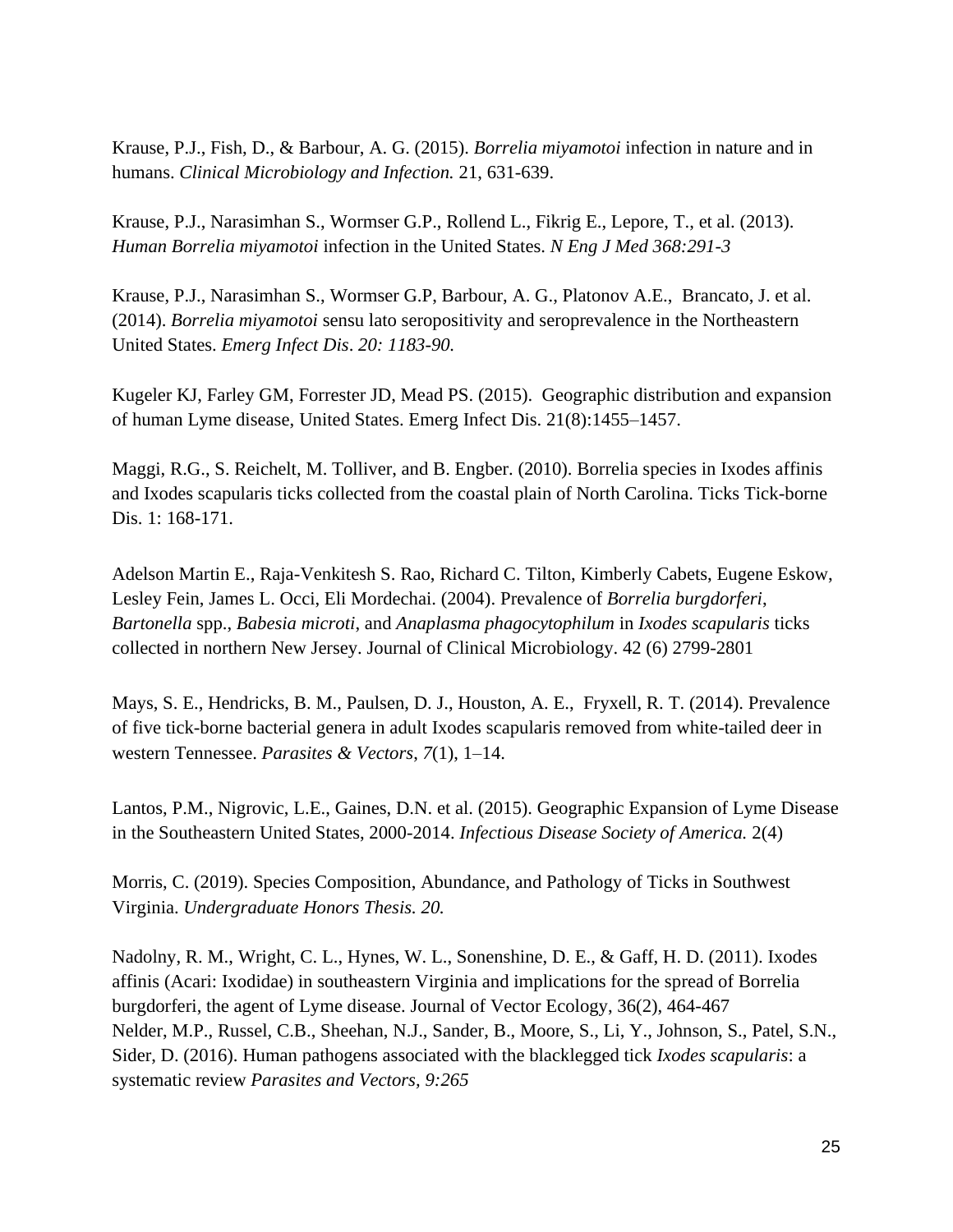Norris D.E., Klopmen J.S.H., Keirans J.E., Black W.I.C. (1996). Population genetics of *Ixodes scapularis* (Acari: Ixodidae) based on mitochondrial 16S and 12S genes. *J Med Entomol. 33: 78- 89*

Oliver, J.H. Jr., T. Lin, L. Gao, K.L. Clark, C.W. Banks, L.A. Durden, A.M. James, and F.W. Chandler, Jr. 2003. An enzootic transmission cycle of Lyme borreliosis spirochetes in the southeastern United States. Proc. Nat. Acad. Sci. U.S.A. 100: 11642-11645.

Phan, A. (2019). Prevalence of Borrelia Miyamotoi in Ixodes scapularis and Ixodes affinis in Southeastern Virginia. Undergraduate Research Symposium.

Reynolds, P.J. and Brown, T.L. Tick and Tick Borne diseases. *New Mexico Department of Health.* https://www.nmhealth.org/publication/view/guide/1000/

Sakamoto, J., Goddard, J., & Rasgon, J. (2014). Population and demographic structure of Ixodes scapularis Say in the Eastern United States. PLoS ONE, 9(7).

Scoles, G., Papero, M., Beati, L., Fish, D. (2001). A relapsing fever group spirochete transmitted by *Ixodes scapularis* ticks. *Vector Borne Zoonotic Dis*, *1:21-34*

Schwartz AM, Hinckley AF, Mead PS, Hook SA, Kugeler KJ. (2017) Surveillance for Lyme disease — United States, 2008–2015. MMWR Surveill Summ; 66 (No. SS-22):1–12

Sonenshine, D.E., Ratzlaff, R.E., Troyer, J., Demmerle, S., Demmerle, E.R., Austin, W.E., Tan, S., Annis, B.A., Jenkins, S. (1995). Borrelia burgdorferi in eastern Virginia: comparison between a coastal and inland locality. *Am J Trop Med Hyg.*53 (2):123–133.

Van Zee J., Black W. C., Levin M., Goddard J., Smith J., Piesman J. (2013) High SNP density in the blacklegged tick, *Ixodes scapularis*, the principal vector of LD spirochetes. Ticks and Tick Borne Dis, 4:63-71

Varde, S., Beckley, J., Schwartz, I., Varde, S., Beckley, J., & Schwartz, I. (1998). Prevalence of tick-borne pathogens in Ixodes scapularis in a rural New Jersey county. *Emerging Infectious Diseases*, *4*(1), 97–99

Xu, G., Pearson, P., Dykstra, E., Andrews, E. S., & Rich, S. M. (2019). Human-biting *Ixodes* ticks and pathogen revalence from California, Oregon, and Washington. *Vector Borne & Zoonotic Diseases*, *19*(2), 106–114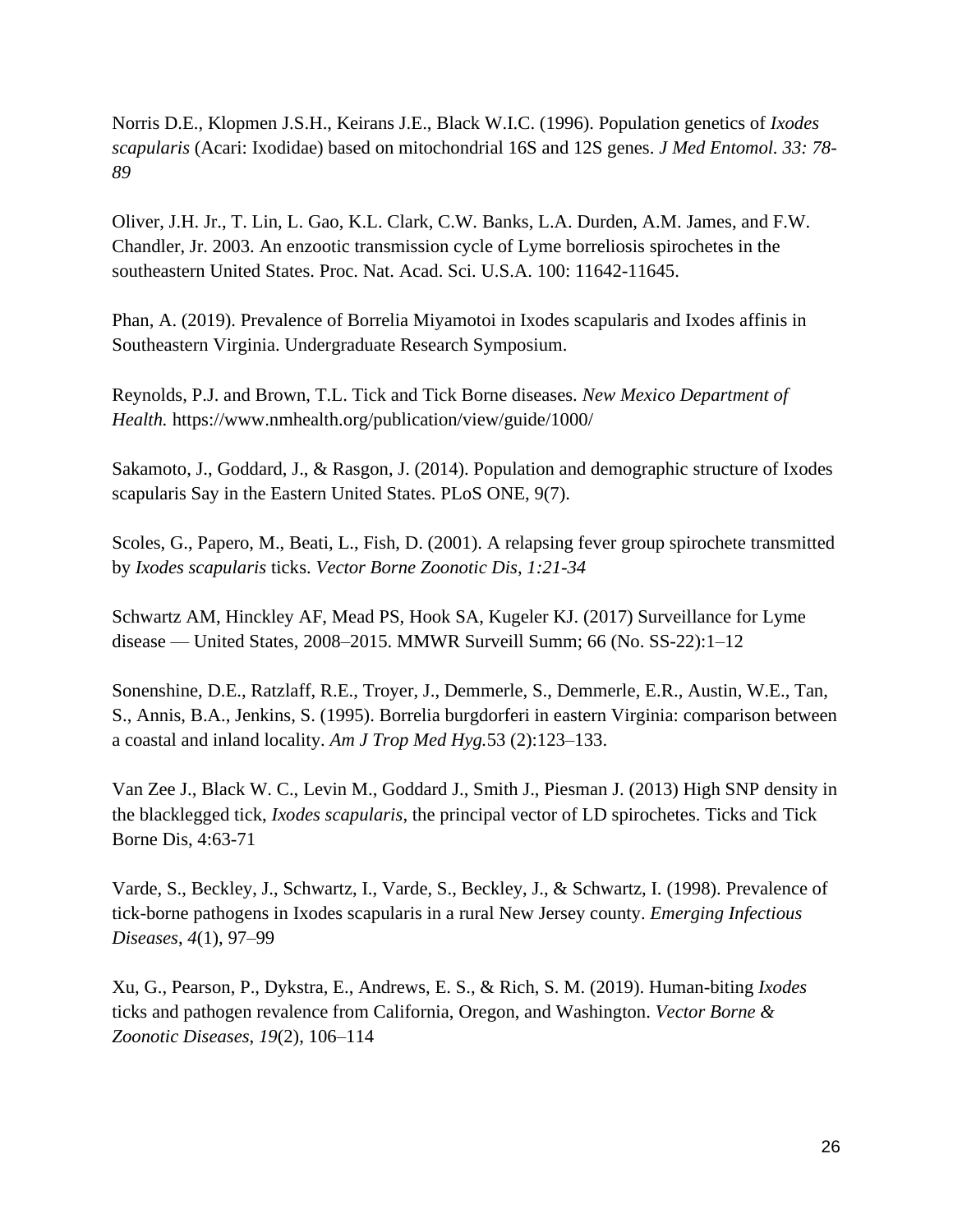| Appendix |  |  |
|----------|--|--|
|          |  |  |

| Species/Abbrv              |                                                             |                                  |                                                                  |                                                         |                                                          |
|----------------------------|-------------------------------------------------------------|----------------------------------|------------------------------------------------------------------|---------------------------------------------------------|----------------------------------------------------------|
| $1.12 - 18$                | <b>GCTGTGGT/</b>                                            | <b>GA</b>                        | TGAG                                                             | T G C                                                   |                                                          |
| $2.10 - 11$                | <b>GCTGTGGTA</b><br><b>TTG</b><br><b>CTATAC</b>             | $T$ GAA                          | <b>TGAG</b>                                                      | <b>TG</b>                                               |                                                          |
| $3.10 - 12$                | <b>GCTGTGGTA</b><br><b>TTGACTATAC</b>                       | TGAAA<br>GGTA                    | TGAG                                                             | <b>TGCTAAGAGAATG</b>                                    |                                                          |
| 4.10-16                    | <b>GCTGTGGTA</b><br><b>TGC</b>                              | TGAAA<br><b>GGTA</b>             | $\overline{C}$ $\overline{G}$ $\overline{A}$ $\overline{G}$      | <b>TGCTAAGAG</b><br>A A T G                             |                                                          |
| $5.5-9$                    | <b>GCTGTGGTA</b><br><b>CTATACAA</b>                         | TGAAA<br><b>GGTA</b>             | TGAG                                                             | <b>TGCTAAGAGAATG</b>                                    |                                                          |
| $6.6 - 1$                  | GCTGGGGTA<br>GCTAT                                          | <b>TCCAAGGTA</b><br><b>TGAAA</b> | TGAG                                                             | <b>TGC TAAGAG</b><br><b>AATG</b>                        |                                                          |
|                            | <b>GCTGTGGTA</b><br>CTATACAAAGG                             | G T G A A                        | <b>TGAGGTGC</b>                                                  | TAAQAQ                                                  |                                                          |
| 7.12-19                    |                                                             |                                  | $A \triangle G$                                                  | t G C<br>TAAGAG                                         |                                                          |
| 8.11-11                    | <b>GC</b><br><b>GGTA</b><br><b>GACTATAC</b>                 | GAAA                             | TGAG                                                             |                                                         |                                                          |
| $9.28 - 2$                 | <b>GC</b><br>CTATACAAAGGTA<br>GGTA                          | <b>GAAAGGTATTAG</b>              | $G \wedge G$                                                     | TGCTAAGAG                                               |                                                          |
| 10.24-5a                   | la ci<br>CTATACGAAGGTA<br><b>GGTA</b>                       | $TGAAA$                          | GAA                                                              | TGCTAAGAG<br>ri Gi G                                    |                                                          |
| $11.6 - 2$                 | <b>GC</b><br><b>GGTA</b>                                    | T G A A A<br><b>AAGGTA</b>       | AAG<br>GAG                                                       | T G C<br>TAAGAG                                         |                                                          |
| 12.10-19                   | <b>GC</b><br><b>GG</b>                                      | $G$ AAA<br><b>GGTA</b>           | AA<br>$G$ A G                                                    | T G C<br>TAAGAG                                         |                                                          |
| 13.28-1                    | alc.<br>GGTA<br>A C I                                       | GA A<br>GGTA                     | $G \wedge G$                                                     | r G C<br>$A \triangle G \triangle G$                    |                                                          |
| 14.12-18                   | GCI<br>GGTA<br>c l<br>'G                                    | $G$ AAA<br><b>GGTA</b>           | A.<br><b>TGAG</b>                                                | r G c<br>$\overline{\mathsf{T}}$ A A                    |                                                          |
| 15.24-13a                  | <b>GC</b><br>G G T A<br>lc l<br>TA C A A A<br><b>G</b>      | GAA<br><b>GGTA</b>               | $G$ A G                                                          | r G C<br>FA A                                           |                                                          |
| 16.14-23                   | GCTGTGGTA<br>TTTG<br>стап                                   | ACAAAGGTA<br>GAA                 | A A A<br>TGAG                                                    | TGC TAAGAGAA<br>T G J                                   | <b>GC</b>                                                |
| 17.24-17a                  | <b>GCTGTGGTA</b><br><b>CTA</b>                              | GAA.<br><b>GGTA</b>              | GAG                                                              | TGC TAAGAGAA                                            |                                                          |
|                            |                                                             |                                  |                                                                  |                                                         |                                                          |
|                            |                                                             |                                  |                                                                  |                                                         |                                                          |
| Species/Abbrv              |                                                             |                                  |                                                                  | 22                                                      | ■ 東 東 東<br>東東 東東                                         |
|                            |                                                             |                                  |                                                                  |                                                         |                                                          |
| $1.12 - 18$                |                                                             |                                  |                                                                  |                                                         |                                                          |
| $2.10 - 11$                |                                                             |                                  |                                                                  |                                                         |                                                          |
| $3.10 - 12$                |                                                             |                                  |                                                                  |                                                         | ATA                                                      |
| 4.10-16                    |                                                             |                                  |                                                                  |                                                         | <b>TA</b>                                                |
| $5.5-9$                    |                                                             |                                  |                                                                  |                                                         |                                                          |
| $6.6 - 1$                  |                                                             |                                  |                                                                  |                                                         |                                                          |
| 7.12-19                    |                                                             |                                  |                                                                  |                                                         |                                                          |
| 8.11-11                    |                                                             |                                  |                                                                  |                                                         |                                                          |
| $9.28 - 2$                 |                                                             |                                  | GGGAC                                                            |                                                         |                                                          |
| 10.24-5a                   |                                                             |                                  | GGGACAAGA<br>AGACCCTAI                                           |                                                         |                                                          |
| 11.6-2                     |                                                             |                                  | GGGACAAGAAGACCCTAT                                               | ' G                                                     |                                                          |
| 12.10-19                   |                                                             |                                  | GGGAC<br><b>AAGA</b><br><b>AGACCCTAI</b>                         | <b>G</b>                                                |                                                          |
| 13.28-1                    |                                                             |                                  | GGGAC<br><b>AAGAAGACCCTAT</b>                                    | ' G<br><b>G</b>                                         | <b>AAT</b>                                               |
| 14.12-18                   |                                                             |                                  | GGGACAAGAAGACCCTAT                                               | <b>G</b><br>' G                                         | <b>AAT</b>                                               |
| 15.24-13a                  |                                                             |                                  | GGGACAAGAAGACCCTAT                                               | <b>G</b> A<br>T G                                       | TAAT                                                     |
|                            |                                                             |                                  |                                                                  |                                                         |                                                          |
|                            |                                                             |                                  |                                                                  |                                                         |                                                          |
| 16.14-23                   |                                                             |                                  | GGGACAAGAAGACCCTATGA                                             | T <sub>G</sub><br>TQTTA                                 | <b>TAAT</b>                                              |
| 17.24-17a                  | <b>GTGC</b>                                                 |                                  | G G G<br>Acccl                                                   |                                                         |                                                          |
| Species/Abbrv              |                                                             |                                  |                                                                  |                                                         |                                                          |
| $1.12 - 18$                | AACAG<br>IGG.                                               |                                  | A TA G A TA A A A TA G T T T G C G A C C T C G A T G T T G G A T |                                                         | <b>AGGATTCTTTTTTGGT</b><br><b>GA</b><br><b>AGAAG</b>     |
| $2.10 - 11$                | <b>AACAG</b><br>c al<br>G G                                 | AGA                              | TGCGACCT<br>тас                                                  | CGATGTTGGAT<br><b>AGGATTCT</b>                          | TGGTGAAGAAG                                              |
| $3.10 - 12$                | AACI<br>A G<br>CGTAATA<br>G G                               | G T<br>AGA                       | T A G                                                            | GCGACCTCGATGTTGGA<br>AGGATTC <mark>T</mark>             | $A \overline{A}$ $B$<br><b>GG</b><br>۱G۱                 |
| 4.10-16                    | A A C<br>A G<br>CGTAAT                                      |                                  | GCGACC <sup></sup>                                               | <b>TCGA</b><br><b>TGTTGGA</b><br>AGGATTC <mark>T</mark> | <b>GG</b>                                                |
| $5.5-9$                    | AAC<br>c <sub>g</sub>                                       |                                  | <b>GCGA</b><br>c c                                               | $ c _G $<br>$T$ G G<br>GGAT                             | A A G                                                    |
| $6.6-1$                    | AAC                                                         |                                  | G C G A<br>c c                                                   | 'Ici gi<br>T G G<br>GGAT                                | <b>GGGT</b>                                              |
| $7.12 - 19$                | A A C                                                       |                                  | G C G A<br>c c                                                   | <b>CG</b><br>T G G<br>G G A T                           |                                                          |
| $8.11 - 11$                | AACI                                                        |                                  | GACC                                                             | ricisi<br>T G G<br>GGA                                  | GAAG                                                     |
| $9.28 - 2$                 | A A C I<br>A G<br>$C$ $G$ T                                 |                                  | GCGACC                                                           | <b>TCGA</b><br>T[G,G]<br><b>GGAT</b>                    | GAAG                                                     |
| 10.24-5a                   | A A C A G<br>$C$ $G$ <sup><math>7</math></sup>              |                                  | <b>GCGACC</b>                                                    | TCGA<br><b>TGG</b><br>A G G A T T C T                   | $\triangle G \triangle G$                                |
| $11.6 - 2$                 | A A C A G                                                   |                                  | GCGACC                                                           | <b>TCGA</b><br>AGGATTCI<br>r o ol                       | TGG<br><b>DAAR</b>                                       |
| 12.10-19                   | A A C A G                                                   |                                  | G C G A<br>lc.c.                                                 | ricia.<br><b>AGGATTC</b>                                | GA AG                                                    |
| 13.28-1                    | ه ۱۵ م م                                                    |                                  |                                                                  | icia.<br><b>AGGATTC</b>                                 |                                                          |
| 14.12-18                   | AACAG                                                       |                                  |                                                                  | lc a<br>GGATTC                                          | $\triangle$ $\triangle$ $\triangle$                      |
| 15.24-13a                  | AACAG                                                       |                                  |                                                                  | 'Icig<br><b>GGATTCI</b>                                 | GAA                                                      |
| 16.14-23                   | $\triangle$ $\triangle$ $\triangle$ $\triangle$ $\triangle$ |                                  |                                                                  | lc G<br><b>AGGATTC</b>                                  | AGAAG <sup>1</sup>                                       |
|                            | AACAG                                                       |                                  |                                                                  |                                                         | A G A                                                    |
| 17.24-17a<br>Species/Abbrv |                                                             |                                  |                                                                  |                                                         |                                                          |
| $1.12 - 18$                | <b>GACCTCGATGT</b>                                          | GAAG1<br>GGTGA                   | A G A A G T                                                      | TGTC                                                    | GACC<br><b>CCTACTTG</b><br><b>I C T G A T T T C C</b>    |
| $2.10 - 11$                | GACCTCGA <sup>1</sup>                                       | GAAG <sup></sup><br>1G ∆         | TAAAGAAAGAAGTTGTC                                                |                                                         | <b>ACTTG</b><br><b>TCTGATTTC-</b><br><b>SACC</b><br>c cl |
| $3.10 - 12$                | GACCTCGATG                                                  | GAAG                             | AAG                                                              | <b>T G T</b><br>$-CAAC$                                 | <b>SACC</b><br>C C<br><b>CTTG</b><br>TCTGA               |
|                            | GACCTCGATG                                                  |                                  | <b>TAAAGAA</b><br>AGAGAGI                                        | TGTCAGCTCGT                                             | TCTGAGCCGAGGCCC<br>тсест<br><b>CIT T G</b>               |
| 4.10-16                    |                                                             |                                  | TA A<br>A G A L                                                  | TTGT                                                    | <b>TCAGACC</b><br>c.c.<br>CTGAT                          |
| $5.5-9$                    | GACCTCGAT                                                   |                                  |                                                                  |                                                         |                                                          |
| $6.6-1$                    | GACCTCGA                                                    |                                  | $A$ $A$ $G$                                                      | le el<br>le e                                           | A A C C<br>le e F<br><b>TGGA</b>                         |
| 7.12-19                    | <b>GACCTCGA</b>                                             |                                  | <b>AGAAGTTGTC</b>                                                |                                                         | GACG<br>uс.<br>' ឲ ឲ                                     |
| 8.11-11                    | GACCTCGA                                                    | $A$ $G$                          | AGAAGCT.                                                         |                                                         | G A C C                                                  |
| $9.28 - 2$                 | GACCTCGA                                                    |                                  | $A$ $G$ $A$ - $A$ $G$                                            |                                                         | GACC                                                     |
| 10.24-5a                   | GACC<br><b>TCGA</b>                                         |                                  |                                                                  |                                                         | GACC                                                     |
| $11.6 - 2$                 | GACCTCGA                                                    |                                  | <b>AGAAGT</b>                                                    |                                                         | GACC<br>ICITGAT                                          |
| 12.10-19                   | <b>GACCTCGATGT</b>                                          |                                  | AAAGA - AG                                                       |                                                         | GACC<br>TCTGA-<br>ΠG                                     |
| 13.28-1                    | <b>GACCTCGATGT</b>                                          | AG                               | TAAAGAAAGAAG - T                                                 | тa                                                      | TCAGACC<br>TCTGAGT<br>T <sub>G</sub>                     |
| 14.12-18                   | GACCTCGATGTTGGAT                                            | GAAG1                            | TAAAGAAAGAAGT - - TTGTCTC                                        |                                                         | TCTGATTTCCAGACC<br><b>CCTACTTG</b>                       |
| 15.24-13a                  | GACCTCGATGTTGGATTAGGAT                                      | 'G Gl<br><b>AGAAGT</b>           | CAAAGAAAGAAGCT - TTGTTCTAACT                                     |                                                         | <b>CCTACTTG</b><br>ATCTGG - TGAGGAAC                     |
| 16.14-23                   | GACCTCGATGTTGGATTAGGAT                                      | TC TTTTTTGGTGAAGAAGT             | TAAAGAAAGA - AGT - TTGTTC                                        | <b>AACCT</b>                                            | ATCTGAGTTCAGACCG<br><b>CCTACTTG</b>                      |

*Figure A1. This figure displays the alignment of all 16 different haplotypes described in the paper. Note that due to the length of the sequences, the image has been wrapped in order to show each nucleotide of each sequence in order. 24-5a, which serves as an outgroup in the phylogenetic tree (figure 1 and figure 2) is also included in this alignment.*